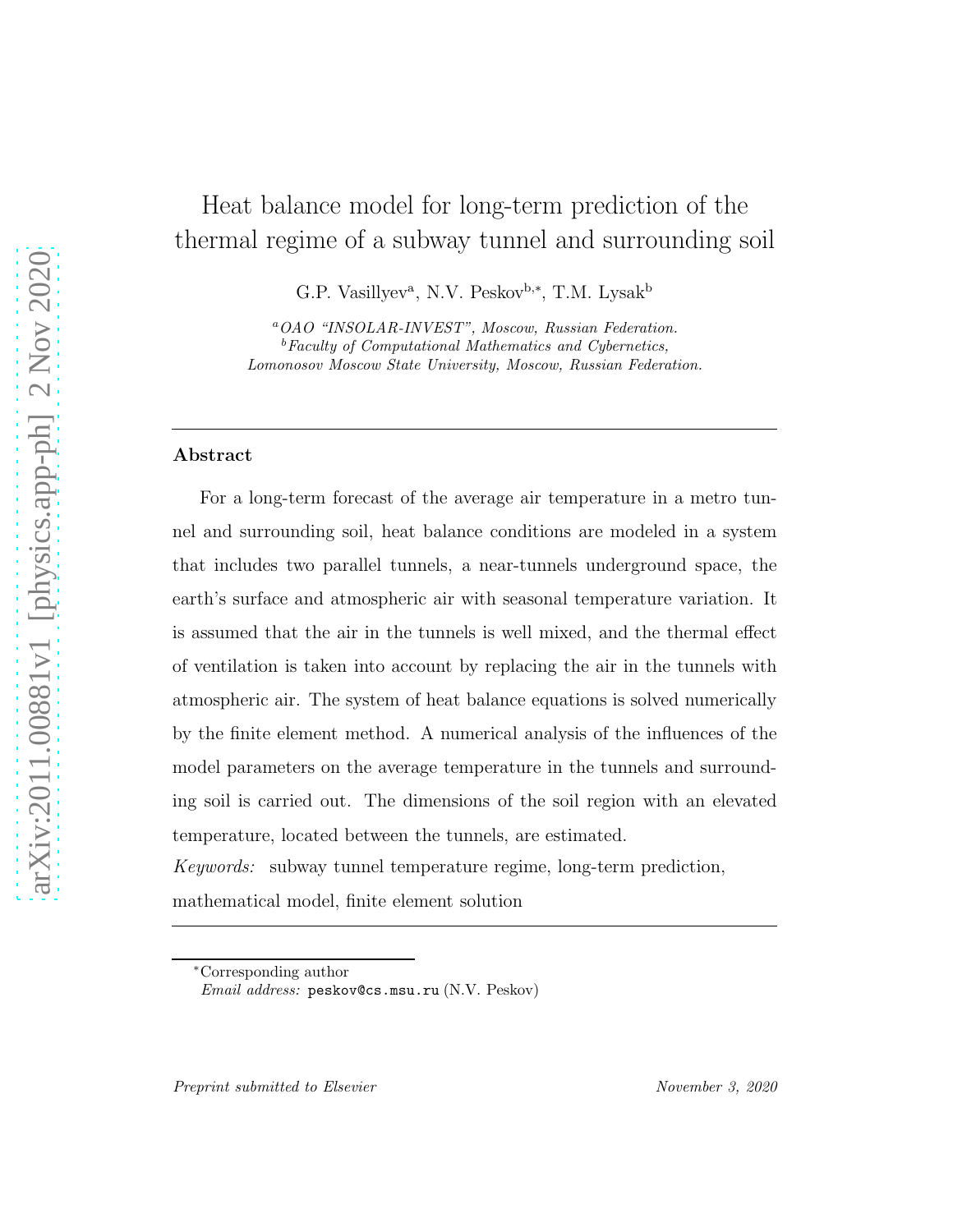#### 1. Introduction

Among the public transport systems in urban areas, the subway is one of the most advanced due to its high throughput, low operating costs and the area of premises for maintenance [\[1](#page-25-0)]. When designing and operating the subway system, special attention is paid to maintaining the temperature and humidity in the tunnel within certain limits. These limits are determined by the conditions of human comfort and the technological requirements of the installed equipment [\[2](#page-25-1)]. Along with defining principles and approaches to the design and management of the subway, presented in [2] in the USA, a complex of computer programs, known as Subway Environment Simulation (SES), was developed by 1975. The fourth version of SES was published in 1997 [\[3\]](#page-25-2), and it is still the most common simulation software. SES is intended mainly for short-term modeling and control of environmental parameters. However, it provides the possibility of a long-term forecast of the thermal regime of the tunnel, though the long-term prediction within SES is based on a quasistationary solution of the 1D (radial) model of a homogeneous underground space. Therefore, SES cannot model the transient and it does not take into account the heat flow through the earth's surface, which can be significant for shallow tunnels. Another application for simulation of environmental conditions and airflows in a subway system is IDA Tunnel developed by EQUA in 1995 [\[4](#page-25-3)]. IDA Tunnel is based on SES modeling approach, and it also allows only 1D simulation of large scales problems.

Apparently, the main difficulty in calculating the temperature in the tunnel is to adequately take into account the heterogeneity of the soil and the heat transfer by turbulent air flows in the tunnel, caused by the movement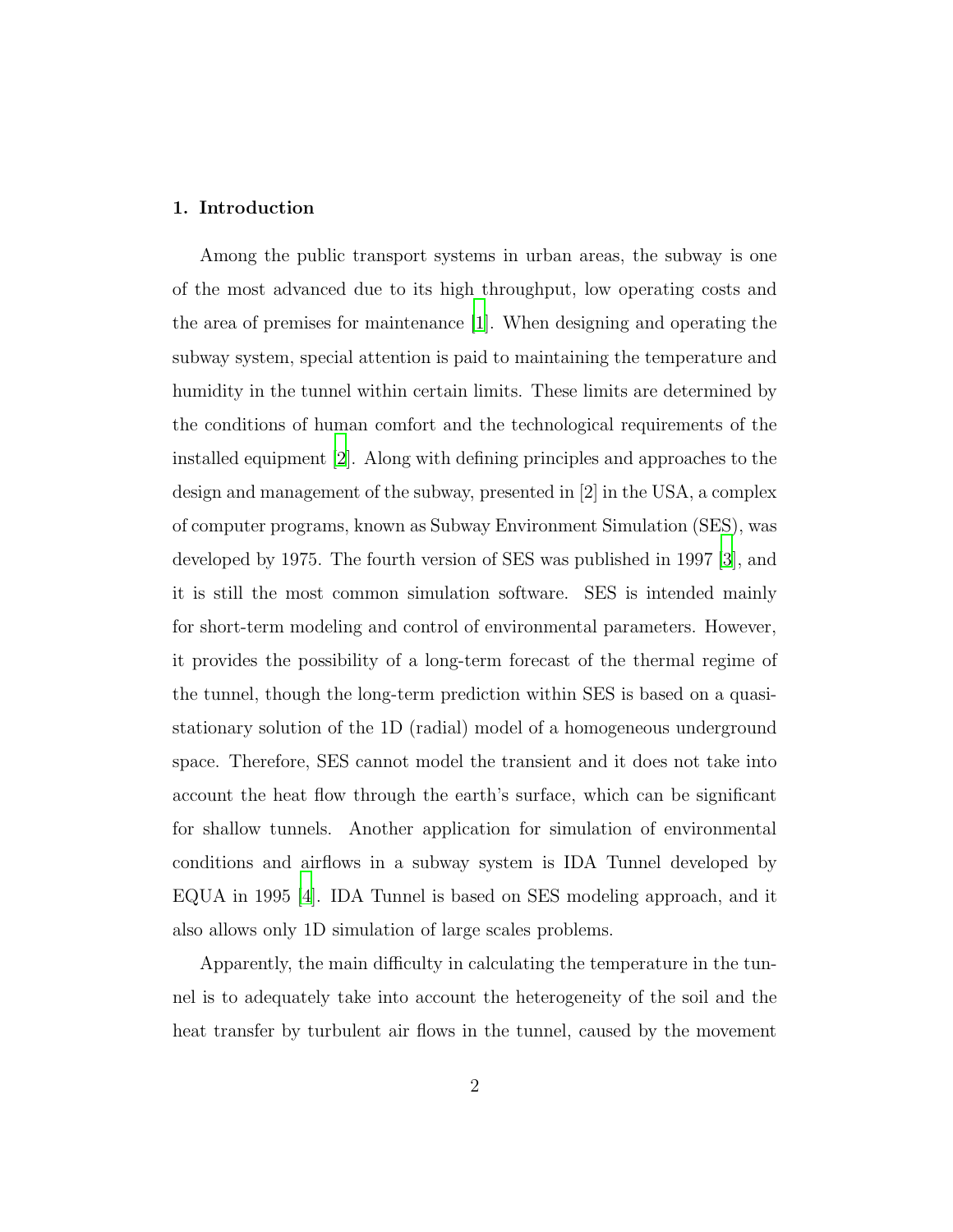of trains and ventilation. In some studies, the tunnel temperature was calculated analytically with some significant simplifications of the problem. For example, in [\[5](#page-25-4)], the temperature of the air in the tunnel is calculated assuming the constant speed of the air flow and the quasi-stationary heat exchange between the tunnel and the surrounding homogeneous soil. An analytical solution was found in [\[6](#page-25-5)] for transient heat conduction in a multilayer annulus. Analytical methods provide an exact solution to the problems, but the simplifications adopted in this case significantly limit the practical application of results.

There are many studies devoted to the numerical modeling of the heat and moisture production and transfer in tunnels. We mention some of these works. In [\[7\]](#page-25-6), the finite element method was applied in a 3D model to determine the air temperature in a mountain tunnel and the temperature of the rock, surrounding the tunnel, with taking into account freezing-thawing of ground moisture. In this case, the air flow in the tunnel was assumed to be laminar, and the heat source or absorbers in the tunnel were not taken into account. The problem of heat transfer in the ventilation tunnel connecting the surface of the earth and the underground room, and the surrounding soil was solved in [\[8](#page-26-0)] using the finite difference method. The finite difference method was also used in [\[9\]](#page-26-1) to simulate the thermal regime of a mountain transport tunnel, taking into account natural and mechanical ventilation and wind caused by the movement of trains. In [\[10\]](#page-26-2), the Green function method is proposed to solve the problem of thermal conductivity in the soil mass, and the Green function is calculated by the finite element method since it is determined under fixed boundary conditions. The evolution of air tem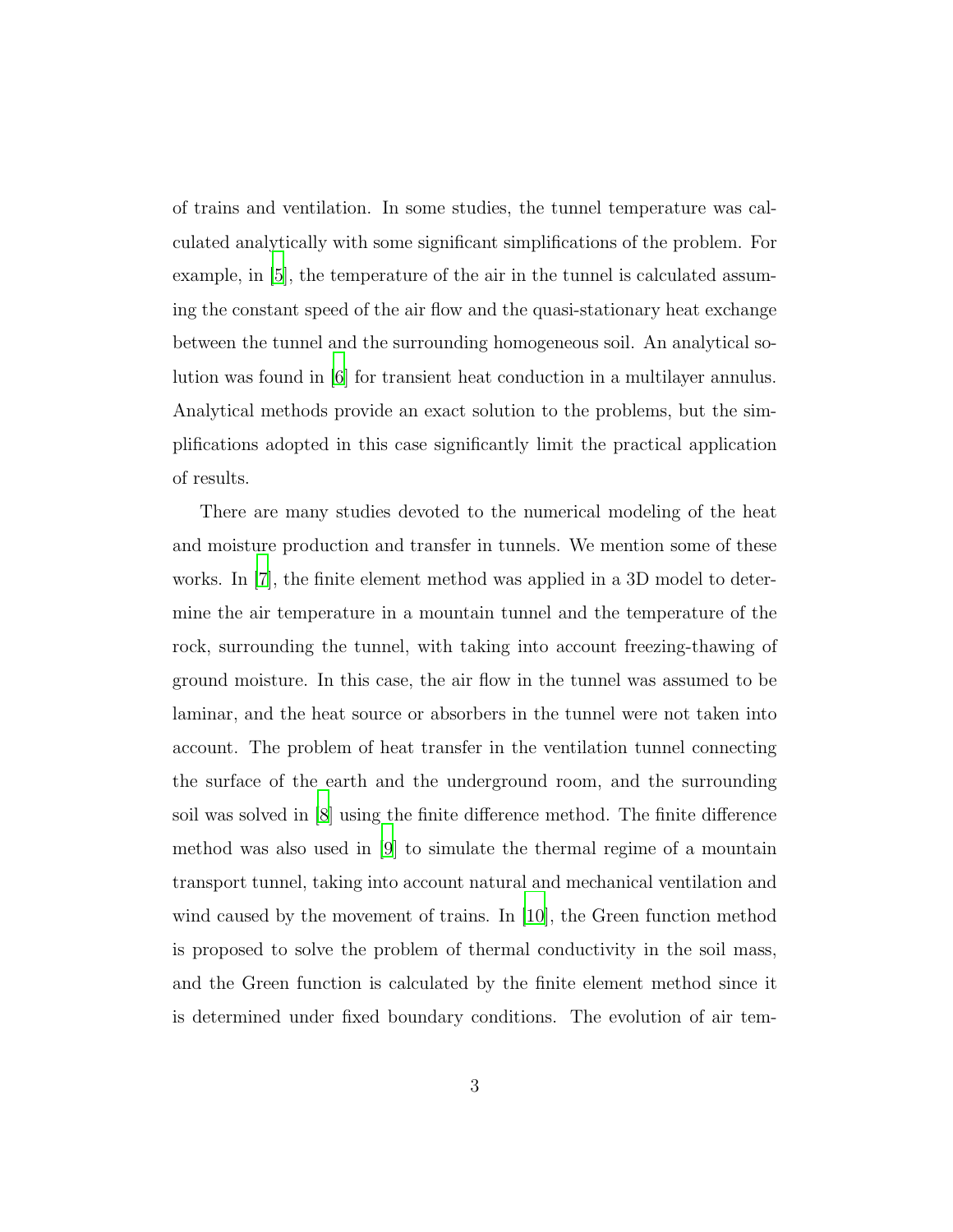perature in the tunnel is described by the finite-difference transfer equation, taking into account the heat production in the tunnel and the heat exchange with the soil.

Recently, the program STESS [\[11](#page-26-3)] was developed, the Chinese version of the program SES, which improves the calculation of non-stationary aerodynamic and thermal processes. In addition to theoretical studies, experimental studies have also been made. In particular, the influence of various factors on the temperature in the tunnel was investigated in [\[12](#page-26-4)]. And also, new models and algorithms for optimal metro control are being developed [\[13](#page-26-5), [14\]](#page-27-0). Of the few experimental works devoted to the study of the thermal regime in tunnels and at metro stations, we note the work [\[15\]](#page-27-1) in which the thermal reaction of the soil surrounding the tunnel to periodic changes in the air temperature in the tunnel was experimentally studied.

In this paper, we propose a new model for the long-term forecast of the thermal regime of the tunnel and surrounding soil, taking into account heat generation and mechanical ventilation of the tunnel. It seems that a detailed long-term prediction of the temperature fields in the tunnel and in the surrounding soil is hardly possible. However, it is possible to predict the evolution of the average temperature, calculated over the tunnel volume, using average (effective) values of parameters.

Given that most underground transportion systems use two parallel tunnels for the trains traffic between the stations, we consider a system of two parallel tunnels in general position, located at a shallow depth. The shallow depth of the tunnels requires taking into account the heat exchange between the atmospheric air and the ground surface. Strong anisotropy of the temper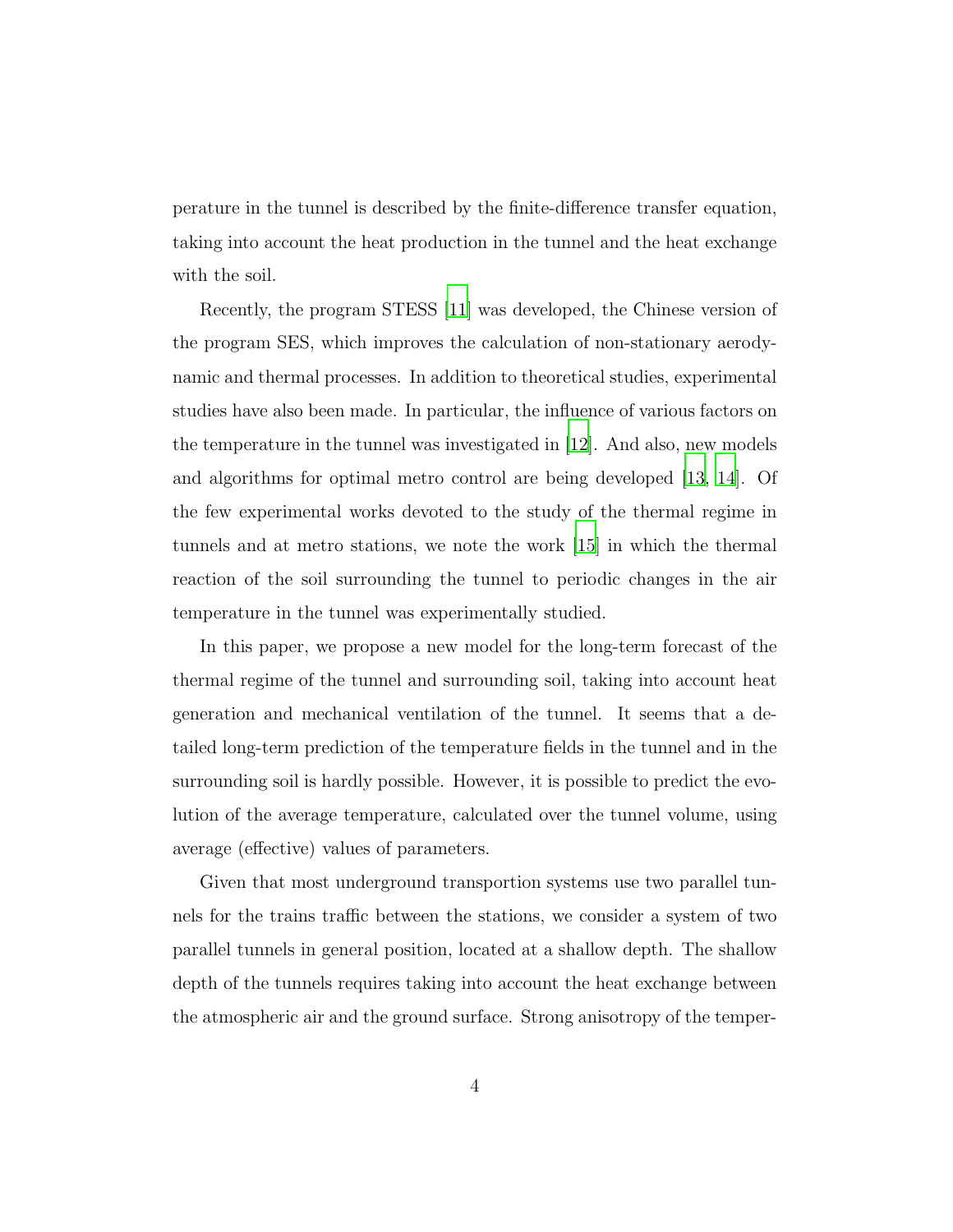ature field and the influence of the earth's surface distinguish our approach from most papers (see, for example,  $[7]-[9]$  $[7]-[9]$ ,  $[15]$ ), in which a deep tunnel is considered in cylindrical coordanates statement and the influence of the earth's surface temperature is neglected.

The initial boundary value problem for the heat equation in the soil surrounding the tunnel is solved by the finite element method, which allows one to take into account the heterogeneity of the soil composition. For the average air temperature in the tunnel, a simple heat balance equation is written. To demonstrate the capabilities of the heat balance model, we simulate the thermal regime of a typical section of a transport tunnel, varying the values of the model parameters in fairly wide intervals that overlap their real values. Based on the simulation results, we estimate the volume of soil with elevated remperature ("the heat reservoir" [\[15\]](#page-27-1)) and show that the permanent temperature core of the heat reservoir is located between the tunnels.

#### 2. Formulation of the problem

Consider a subway system with two parallel circular single-track tunnels of radius  $R_t$ , the distance between the centers of which is  $D_t$  and which are at a depth of  $H_t$  from the earth's surface. Assuming for simplicity that the structure and composition of the soil around each tunnel is approximately the same, the thermal field in the vicinity of the tunnels can be considered symmetrical with respect to the vertical plane passing through the middle of the distance between the tunnels.

By virtue of this assumption, all calculations will be performed for only one tunnel. Thus, the computational domain  $G$  shown in Figure [1](#page-5-0) is a vertical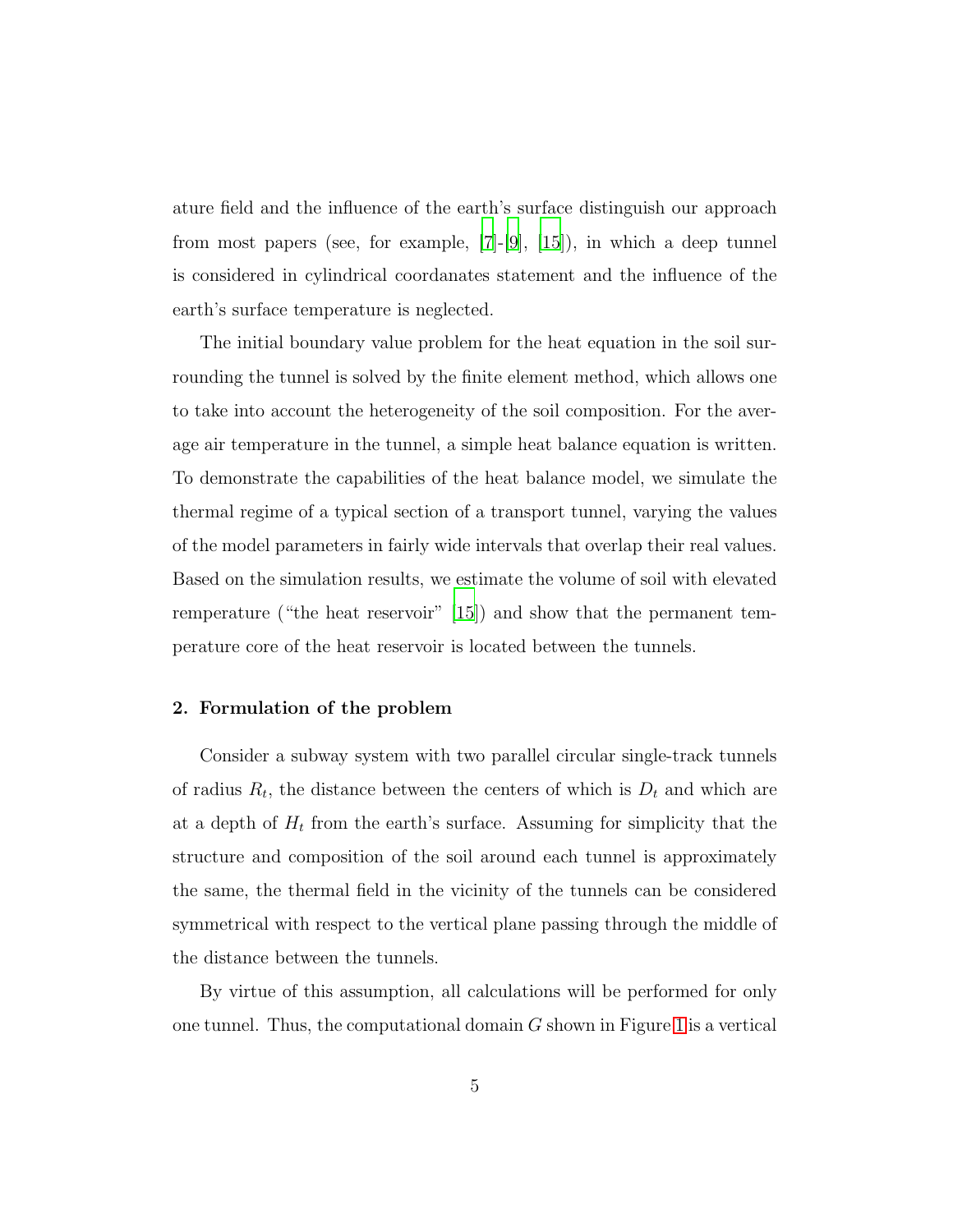soil layer surrounding one of the two tunnels and bounded by four boundary segments. The boundary segments are as follows:  $\Gamma_t$  is the wall of the tunnel, Γ<sup>a</sup> is the horizontal surface of the earth, Γ<sup>g</sup> is the circular segment located at a distance  $R_d$  from the center of the tunnel in the depth of the soil, and  $\Gamma_0$  consists of two vertical straight segments connecting the ends of  $\Gamma_g$  with the earth's surface. The presence of these vertical segments in the boundary of the domain is explained by the fact that we want to preserve the surface section  $\Gamma_a$  in the model at any depth of the tunnel. Obviously, the domain can easily be generalized to an asymmetric case or to a double-track tunnel.



<span id="page-5-0"></span>Figure 1: Computational domain

Further, we suppose the homogeneity of the characteristics of the tunnel and the surrounding soil along the length of the tunnel, which means that the temperature field does not dependent on the third spatial coordinate. Thus, we reduce the three-dimensional problem in space to a twodimentional problem, assuming that the temperature depends only on the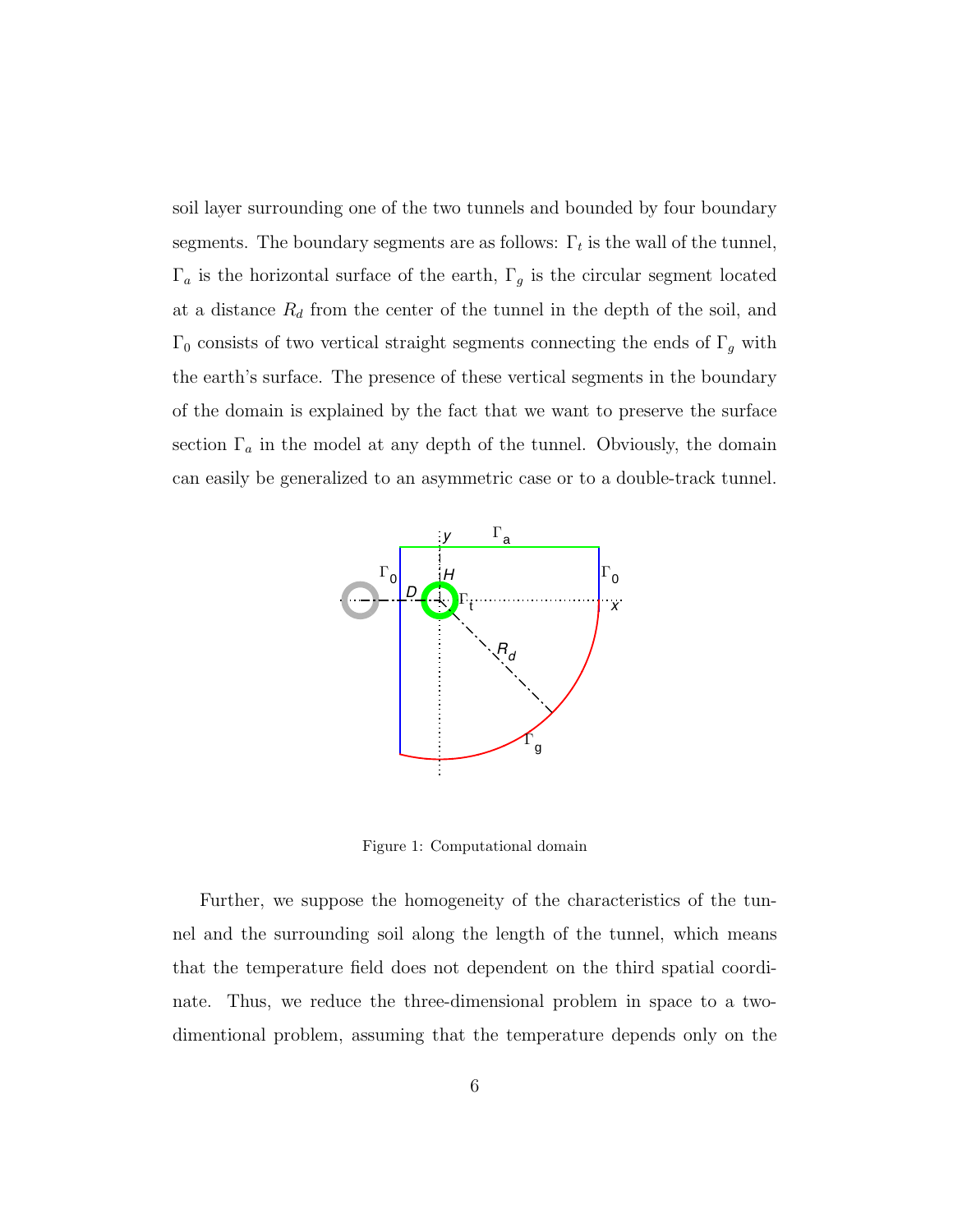two spatial coordinates in the plane perpendicular to the tunnel. To determine the temperature field  $T(x, y, t)$  (x, y are the Cartesian coordinates in a vertical plane perpendicular to the tunnel, and  $t$  is the time) in the outlined domain G one has to solve the initial boundary value problem, that is composed from the following components.

The heat transfer equation inside G

<span id="page-6-0"></span>
$$
C_g \frac{\partial T}{\partial t} = \nabla \cdot (\lambda_g \nabla T),\tag{1}
$$

where  $C_g$  is the volumetric heat capacity and  $\lambda_g$  is the heat conductivity coefficient of the soil.

The boundary conditions

<span id="page-6-1"></span>
$$
(\boldsymbol{n} \cdot \nabla T)\Big|_{\Gamma_0} = 0,\tag{2}
$$

$$
(\boldsymbol{n} \cdot \lambda_g \nabla T) \Big|_{\Gamma_t} = \alpha_t (T_t - T), \tag{3}
$$

$$
(\boldsymbol{n} \cdot \lambda_g \nabla T) \Big|_{\Gamma_a} = \alpha_a (T_a - T), \tag{4}
$$

$$
T\Big|_{\Gamma_g} = T_g;\tag{5}
$$

where **n** is the external normal to the domain boundary.  $\alpha_t$  and  $\alpha_a$  are the heat exchange coefficients of tunnel air – ground and ambient (atmospheric) air – ground, respectively.  $T_t(t)$  and  $T_a(t)$  are the temperature of tunnel air and ambient air, respectively.  $T_g$  is the constant temperature at the bottom of domain G.

Thus, the model assumes convective heat transfer on the tunnel wall  $\Gamma_t$ and on the surface of the earth  $\Gamma_a$ , a constant temperature in the depth of the soil  $\Gamma_g$ , and zero heat flux through the boundary sections  $\Gamma_0$ . The distance  $R_d$  should be taken large enough so that the temperature distortion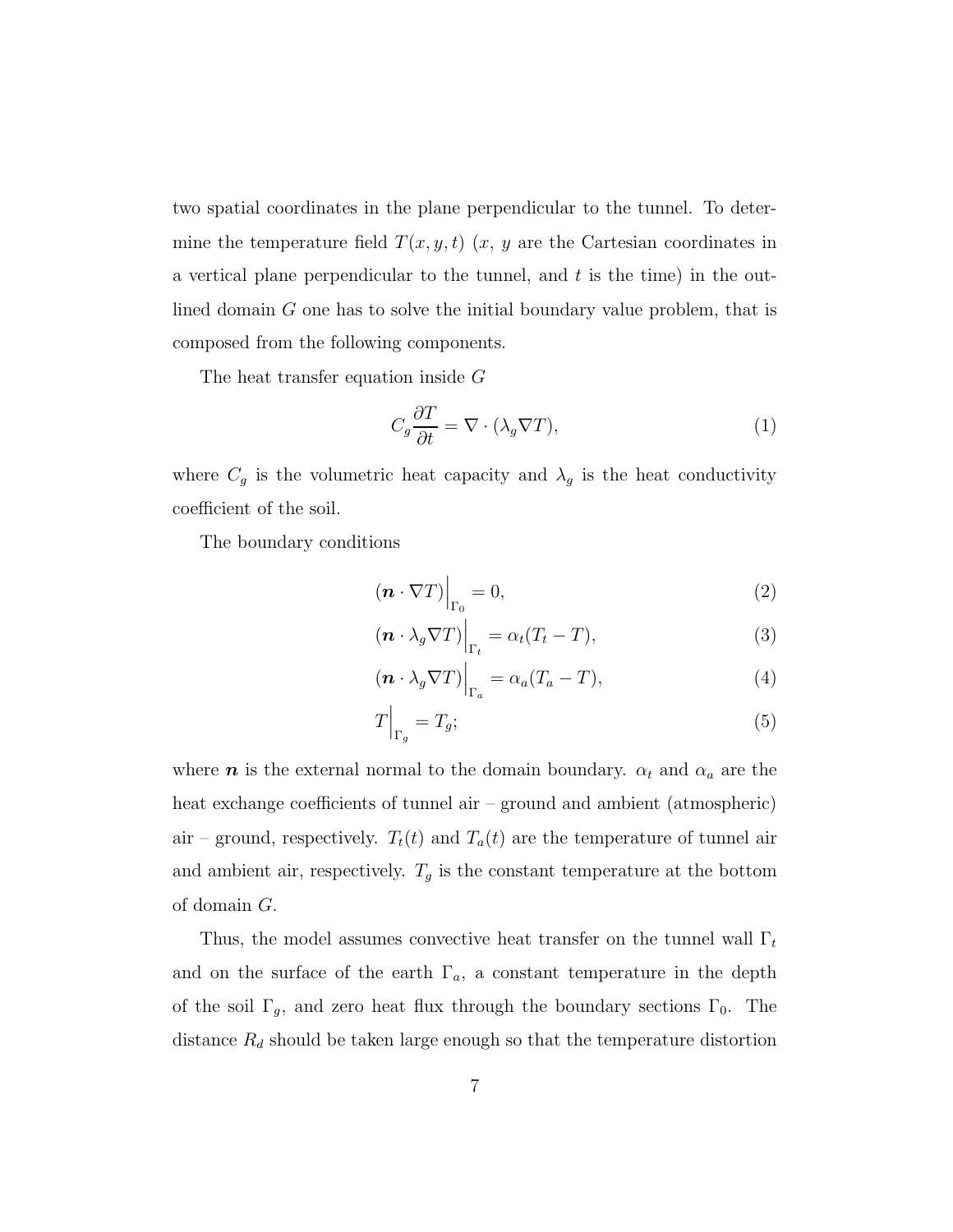near the tunnel due to temperature  $T_g$  is small enough. Zero flux through the section of  $\Gamma_0$  located between the tunnels follows from the symmetry of the temperature field, and the flux through the other section of  $\Gamma_0$  has little effect on the temperature near the tunnel and is putted to zero for simplicity.

The initial temperature  $T^0$  is set for the soil in the domain G

<span id="page-7-0"></span>
$$
T\Big|_{t=0} = T^{0}(x, y), (x, y) \in G.
$$
 (6)

The temperature of the ambient air in this problem is represented by a given function of time,  $T_a(t)$ , which can be obtained, in particular, from the weather archive for a given location. Thermophysical soil parameters are also input data for the problem. In contrast, the average temperature of the air in the tunnel,  $T_t(t)$ , is an unknown function of time, which needs to be determined as a result of solving the problem.

We believe that three factors play a major role in assessing long-term trends in average tunnel air temperature: heat generation by various sources in the tunnel, ventilation using ambient air, and heat transfer between the air in the tunnel and the surrounding soil. These factors are described by the following quantities.

Heat production in the tunnel will be described by a time-dependent function  $q(t)$ , which is the average power of the heat sources over daily working time of the subway per  $1 \text{ m}^3$  of the tunnel space. The greatest amount of heat in the tunnel is generated during acceleration and braking of trains [\[16\]](#page-27-2). Therefore, for long-term forecasting, the planned changes in traffic intensity can be taken into account when developing the function  $q(t)$ .

Accurate modeling of airflows in a tunnel, generated by ventilation, train movements and other causes, is a very difficult task. However, we assume that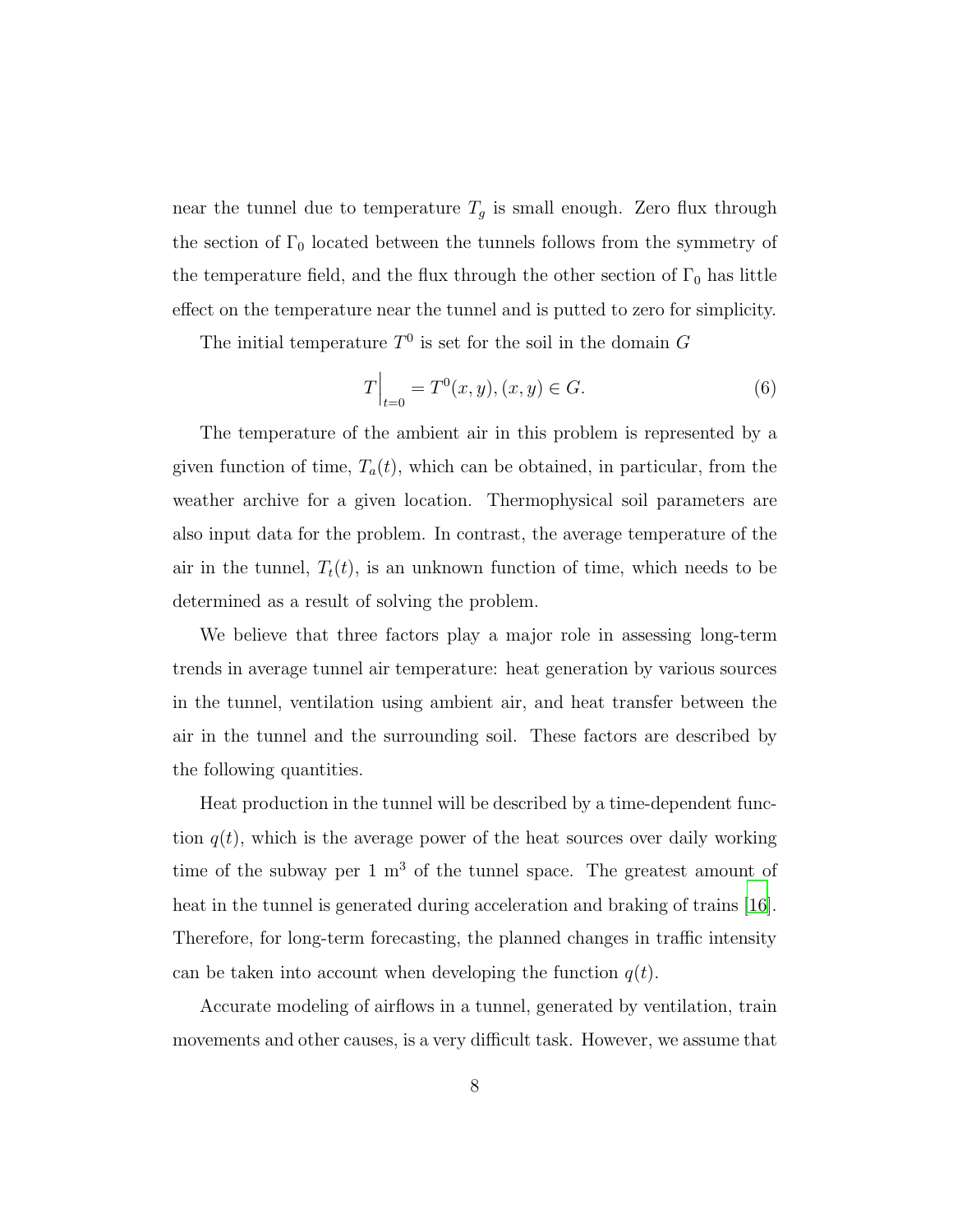for long-term assessment of average temperature it is sufficient to estimate the gross effect of ventilation on air temperature. We imagine this gross effect as a replacement per unit time of a certain volume of air in a tunnel with temperature  $T_t$  by the same volume of outdoor air with temperature  $T_a$ . This process can be characterized by function  $v(t) = \Delta V(t)/V_0$ , where  $V_0$  is the volume of the tunnel segment and  $\Delta V$  is the volume of the air replaced by ventilation per unit time.

Using these quantities, the heat balance equation for the air in the tunnel can be written as follows

<span id="page-8-0"></span>
$$
C_a \frac{dT_t}{dt} = q + C_a v (T_a - T_t) + \frac{2\alpha_t}{R_t} (\widetilde{T}_s - T_t), \tag{7}
$$

where  $C_a$  is the volumetric (isobaric) heat capacity of air. The last term in the formula [\(7\)](#page-8-0) corresponds to the heat flux through the wall of the tunnel, which has the shape of a circular cylinder of radius  $R_t$ . The average temperature of the adjacent soil in contact with the wall of the tunnel,  $\widetilde{T}_{s}$  , is defined as follows,

<span id="page-8-2"></span>
$$
\widetilde{T}_s = \frac{1}{2\pi} \int_0^{2\pi} T(\phi) \Big|_{\Gamma_t} d\phi.
$$
\n(8)

The initial condition for Eq. (7) can be written in the form

<span id="page-8-1"></span>
$$
T_t(0) = T_t^0. \tag{9}
$$

Equations  $(1)$ ,  $(7)$  with initial conditions  $(6)$ ,  $(9)$  and boundary condi-tions [\(2\)](#page-6-1)-[\(5\)](#page-6-1) determine the evolution of the temperature field  $T(x, y, t)$  of the surrounding soil and the average temperature  $T_t(t)$  in the tunnel.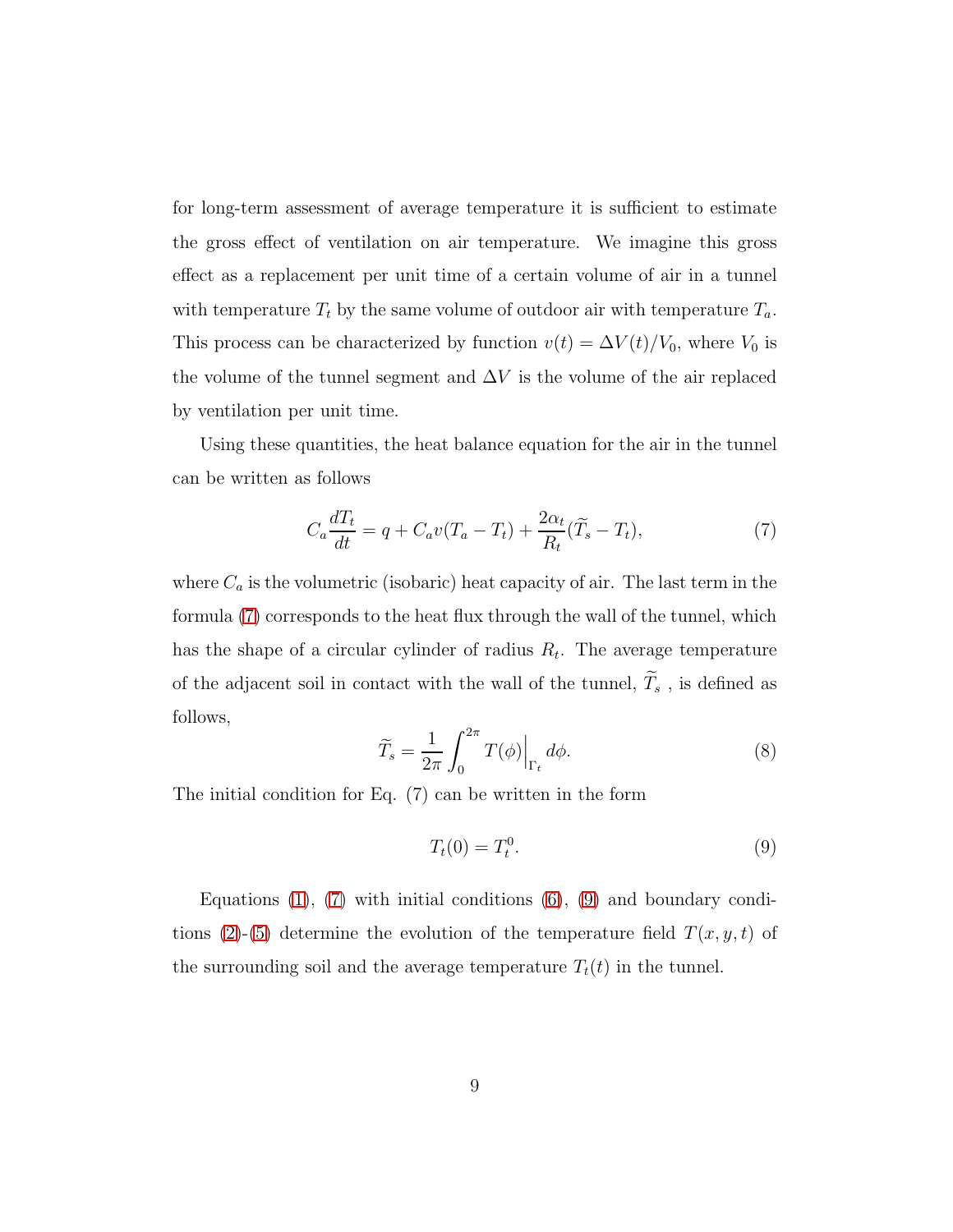#### 3. Numerical solution

In order to solve system [\(1\)](#page-6-0)-[\(9\)](#page-8-1) numerically, it must be discretized. To discretize the heat equation [\(1\)](#page-6-0), we use the finite element method (FEM). FEM is widely used in scientific and engineering calculations, and there is an extensive literature on the basics and applications of this method. For our purpose, it is sufficient to use FEM in its simplest form. Therefore, here we can outline the main points of the application of the method without referring to the special literature.

In this work, we consider the temperature  $T_g$  at the boundary section  $\Gamma_g$ to be constant. Therefore, it is convenient to make a replacement

$$
T(t, x, u) = T_g + U(t, x, y), T_t(t) = Tg + U_t(t).
$$

In this case, the equations and boundary conditions will retain their form, and the boundary condition [\(5\)](#page-6-1) will become zero

<span id="page-9-0"></span>
$$
U\Big|_{\Gamma_g} = 0;\t\t(10)
$$

Discretization of the equation [\(1\)](#page-6-0) begins with triangulation of the domain G. As an illustration, Figure [2](#page-10-0) shows an example of triangulation. In this example, the triangular mesh starts at the tunnel surface (circle  $\Gamma_t$ ) and then continues to the boundaries of the domain with gradually increasing cell sizes. For clarity, the figure shows a mesh with 30 nodes on the circle  $\Gamma_t$ . In the calculations below, a finer mesh with 90 nodes on  $\Gamma_t$  was used.

The nodes of the triangular mesh are denoted by  $P_i$ ,  $i = 1, 2, ..., N_P$ ;  $O_i$ is the neighborhood of the node  $P_i$ , i.e. the union of all triangles in which point  $P_i$  is the vertex. For each node  $P_i$ , we define a linear finite element -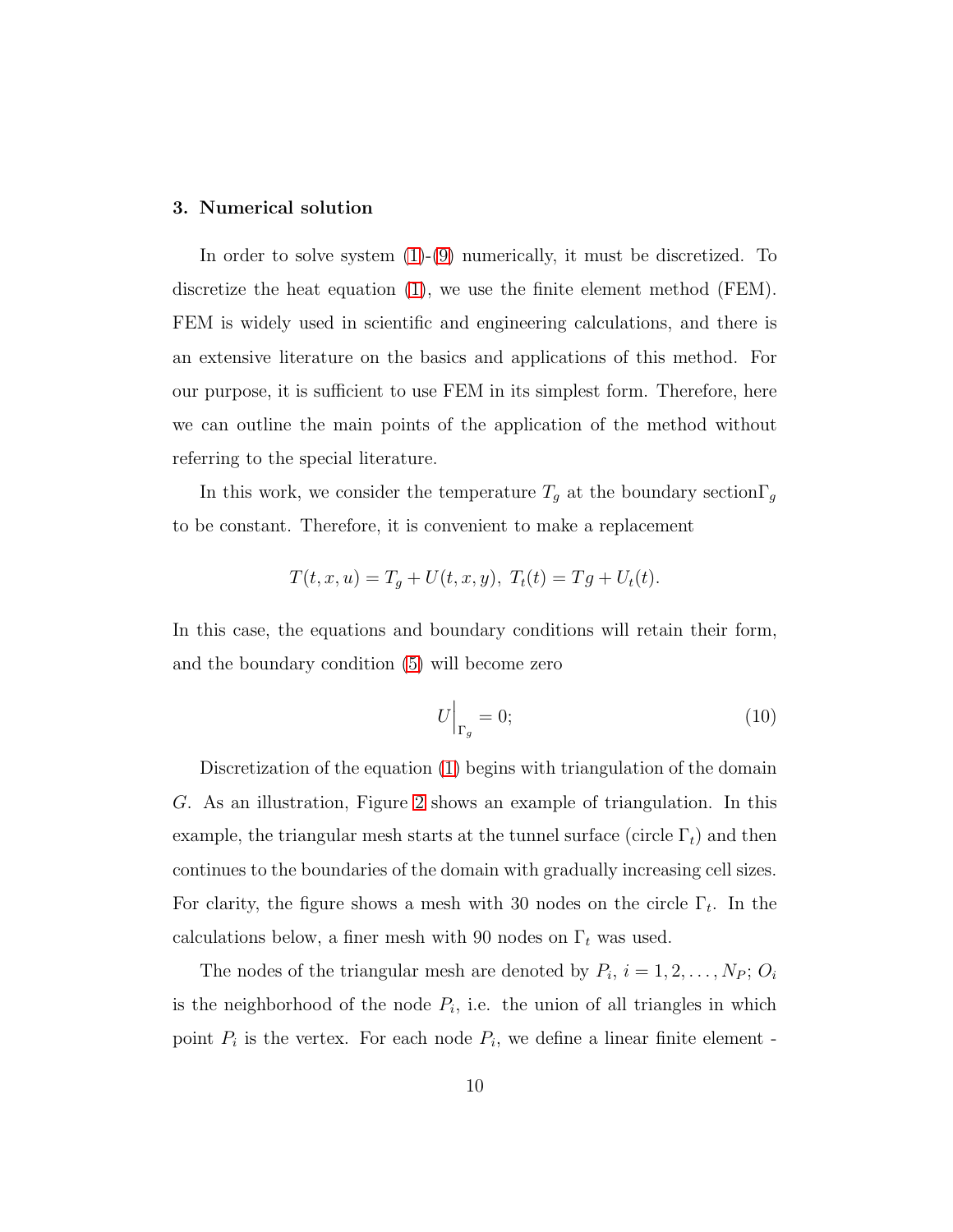a piecewise linear continuous function  $\psi_i(x, y)$  such that it is linear in each triangle of the grid, is equal to 1 at point  $P_i$ , and is equal to zero outside  $O_i$ . The function  $\psi_i$  can be imagined as a pyramid with base  $O_i$ , triangular lateral faces and the top at point  $P_i$ .



<span id="page-10-0"></span>Figure 2: An example of triangular mesh in G.

Multiplying the equation [\(1\)](#page-6-0) by  $\psi_i$  and integrating over the domain  $G$ , we obtain the equality

$$
\int_G \psi_i C_g \frac{\partial U}{\partial t} dx dy = \int_G \psi_i \nabla \cdot (\lambda_g \nabla U) dx dy.
$$

The integral on the right-hand side of this equality is transformed using Green's formula:

<span id="page-10-1"></span>
$$
\int_{G} \psi_{i} C_{g} \frac{\partial U}{\partial t} dx dy = -\int_{G} \nabla \psi_{i} \cdot (\lambda_{g} \nabla U) dx dy + \int_{\Gamma} \psi_{i} (\mathbf{n} \cdot \lambda_{g} \nabla U) d\gamma.
$$
 (11)

Here the last integral is taken over the domain boundary Γ. Note that the flow  $\mathbf{n} \cdot \lambda_g \nabla U$  at the border sections  $\Gamma_0$ ,  $\Gamma_t$  and  $\Gamma_a$  is determined by the boundary conditions  $(2)-(4)$  $(2)-(4)$ .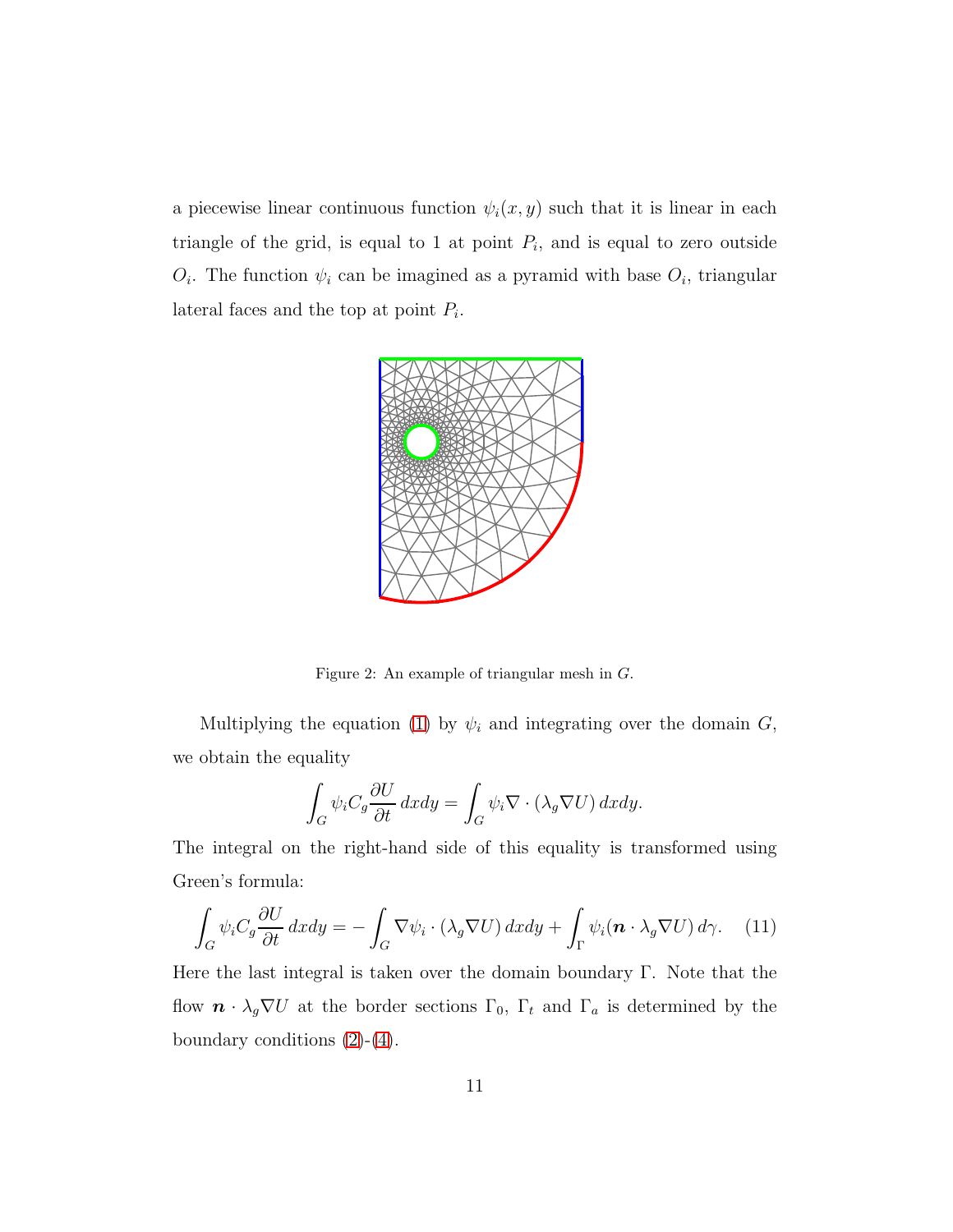The finite element approximation  $U^{(f)}$  of function U is defined as

<span id="page-11-0"></span>
$$
U(t, x, y) \approx U^{(f)}(t, x, y) = \sum_{j=1}^{N_p} U_j(t)\psi_j(x, y).
$$
 (12)

The functions U and  $U^{(f)}$  coincide at the nodes of the grid, and inside each triangle the function  $U^{(f)}$  is a linear interpolation of the values of the function U at the vertices of the triangle. Replacing U in the equation [\(11\)](#page-10-1) by  $U^{(f)}$ , we obtain a system of ordinary differential equations for  $U_i(t)$ ,  $i = 1, 2, \ldots, N_e$ . The number of equations  $N_e$  is equal to the number of grid nodes  $N_p$  minus the number of nodes lying on the section of the boundary  $\Gamma_g$ , on which the values of  $U_i$  are specified by the boundary condition [\(10\)](#page-9-0).

In matrix form, the ODE system can be written as

<span id="page-11-1"></span>
$$
\mathbf{M}\frac{d\mathbf{U}}{dt} = \mathbf{L}\mathbf{U} + \mathbf{F},\tag{13}
$$

where  $\boldsymbol{U}(t) = (U_1(t), U_2(t), \dots, U_{N_e}(t))^{\text{T}}$  is the column-vector of unknowns. Elements of  $N_e \times N_e$  matrices **M** and **L** are independent of time and calculated by the formulas

<span id="page-11-2"></span>
$$
M_{ij} = \int_{O_i \cap O_j} \psi_i C_g \psi_j \, dxdy. \tag{14}
$$

$$
L_{ij} = \int_{O_i \cap O_j} \nabla \psi_i \cdot \lambda_g \nabla \psi_j \, dx dy + b_{ij}, \qquad (15)
$$

where  $b_{ij}$  denotes the contribution of the boundary integral to the matrix element  $L_{ij}$ .  $b_{ij}$  can be nonzero only if the nodes  $P_i$  and  $P_j$  lie on the boundary  $\Gamma_a$  or  $\Gamma_t$  and are calculated using the boundary conditions. Also, the component  $F_i$  of the vector **F** can be nonzero only if  $P_i$  lies on  $\Gamma_a$  or  $\Gamma_t$  and is calculated from the integral over the corresponding segment of the boundary using the boundary conditions  $(2)$  -  $(4)$ ,  $(10)$ .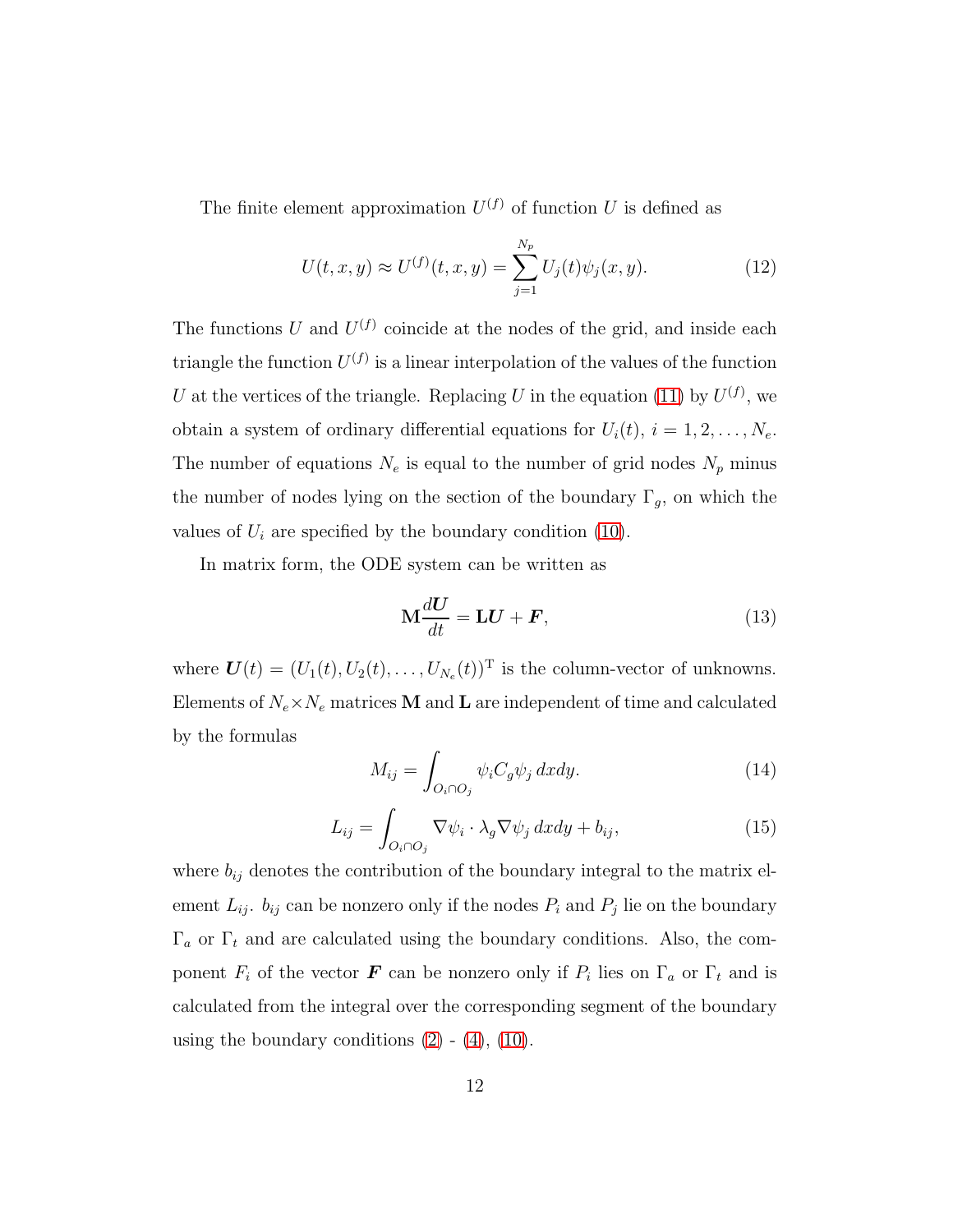Using the approximation [\(12\)](#page-11-0), we transform the integral in [\(8\)](#page-8-2) in a finite sum over the grid points belonging to  $\Gamma_t$  and rewrite Eq. [\(7\)](#page-8-0) as follows

<span id="page-12-0"></span>
$$
C_a \frac{dU_t}{dt} = q + C_a v (T_a - T_g - U_t) + \frac{2\alpha_t}{R_t} \left( \frac{\Delta \phi}{2\pi} \sum_{p_j \in \Gamma_t} U_j - U_t \right). \tag{16}
$$

We assume that the grid points are uniformly distributed over the circle  $\Gamma_t$ and  $\Delta \phi$  is the central angle between adjacent points.

Combining equations [\(13\)](#page-11-1) and [\(16\)](#page-12-0), we obtain a closed system of  $N_e + 1$ linear differential equations. Our computational experience says that for typical values of the parameters, the system [\(13\)](#page-11-1), [\(16\)](#page-12-0) has moderate stiffness and standard numerical methods can be used to solve it. In particular, the results presented below were obtained using the Crank-Nicholson scheme [\[17](#page-27-3)] with a constant time step.

#### 4. Model input

#### *4.1. Model parameters*

The model parameters are divided into geometrical parameters that determine the location and dimensions of tunnels, and thermophysical parameters of soil and air. For the geometric parameters, we took values close to the typical values for the metro in Russia. Thermophysical parameters of the soil, heat capacity and thermal conductivity coefficient are considered constant, i.e. the soil is assumed to be homogeneous. Note that in FEM it is easy to take into account soil heterogeneity using coordinates-dependent values in the formulas [\(14\)](#page-11-2). Constant values do not reduce the amount of calculations and do not simplify formulas, but they make it easier to interpret the results and detect errors in program codes. For brevity, we use the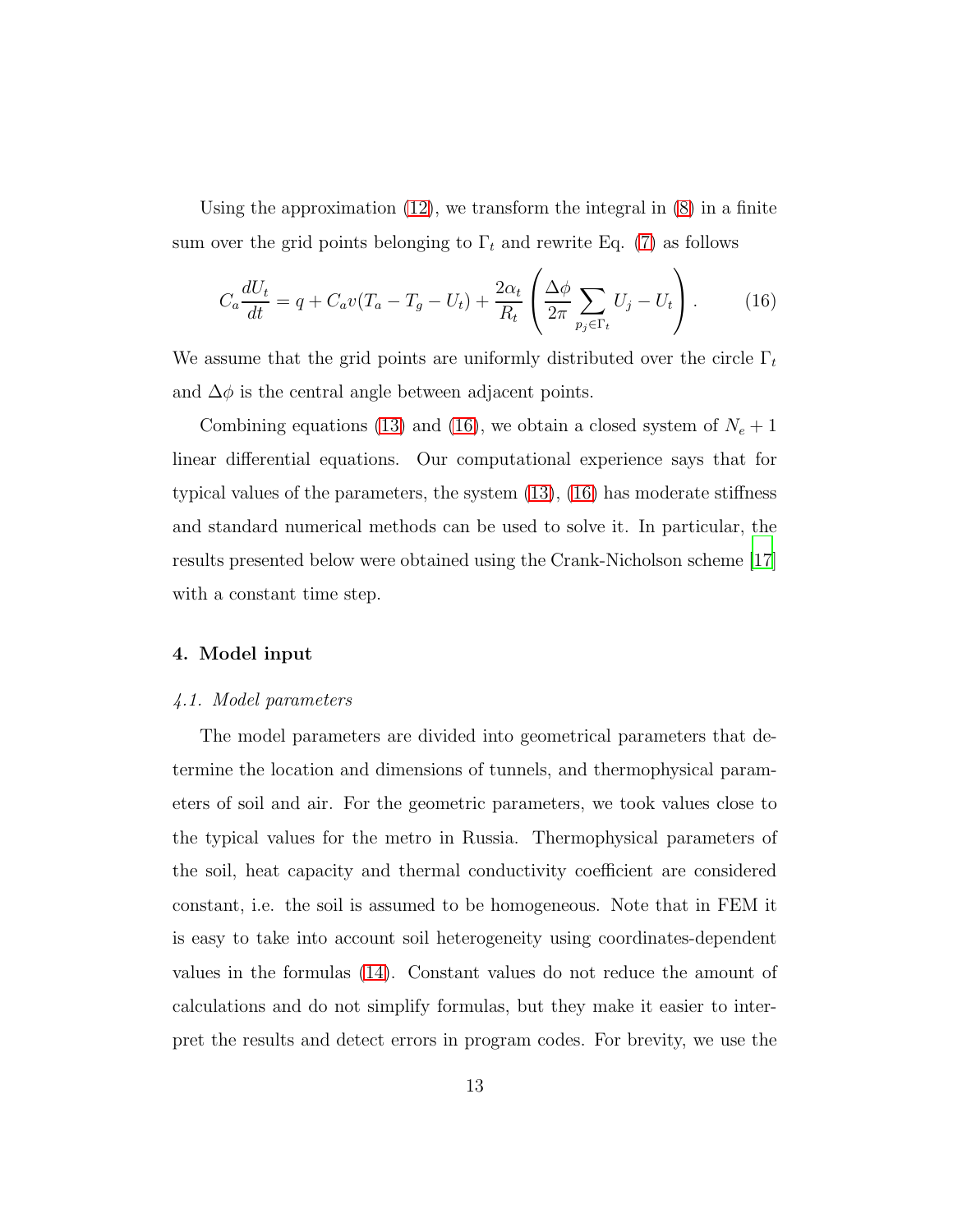volumetric (isobaric) heat capacity of soil and air in our calculations. The values of geometrical and thermophysical parameters did not change from calculation to calculation and are presented in Table 1. The noticeable difference in the values of the heat exchange coefficients  $\alpha_a$  and  $\alpha_t$  is explained by the fact that when evaluating the value of  $\alpha_t$ , we tried to take into account the thermal resistance of the tunnel wall.

| Table 1: Non-variable model parameters |       |                    |
|----------------------------------------|-------|--------------------|
| Parameter                              | Value | Dimension          |
| $C_q$ – soil heat capacity             | 2800  | $kJ/(m^3 \cdot K)$ |
| $\lambda_q$ – soil heat conductivity   | 1.0   | $W/(m \cdot K)$    |
| $\alpha_a$ – exchange soil-atmosphere  | 20    | $W/(m^2 \cdot K)$  |
| $T_q$ – soil temperature on $\Gamma_q$ | 10    | $\circ$ C          |
| $\alpha_t$ – exchange soil-tunnel      | 5     | $W/(m^2 \cdot K)$  |
| $C_a$ – air heat capacity              | 1.21  | $kJ/(m^3 \cdot K)$ |
| $R_t$ – tunnel radius                  | 3.0   | m                  |
| $H_t$ – tunnel depth                   | 15    | m                  |
| $D_t$ – distance between tunnels       | 15    | m                  |
| $R_d$ – radius of deep circle          | 30    | m                  |

In the numerical examples, the model variables are the parameters related to heat generation and tunnel ventilation. They are characterized by the total power of the various heat sources [\[14](#page-27-0)],  $q(t)$ , and the rate of replacement of air in the tunnel by ambient air,  $v(t)$ . These parameters are the control parameters of the model. Typically, a subway tunnel is operated for a certain period of time during the day. We assume that this period is 19 hours. Since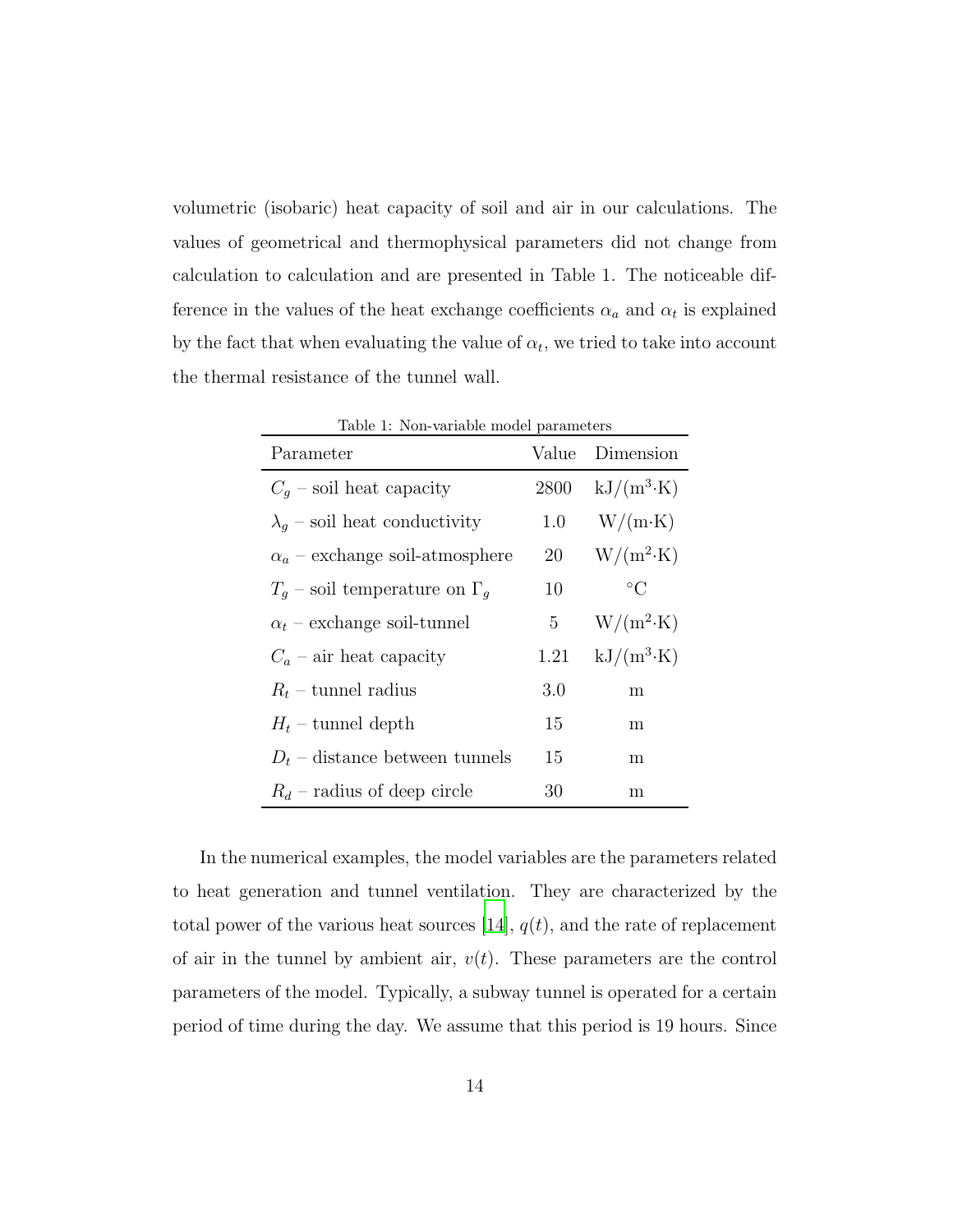the average daily temperature is used for calculations, the specific hours of operation of the tunnel do not matter. We believe that during the first 19 hours of each day, the parameters q and  $v$  have given constant values, and during the last 5 hours their values are zero.

# *4.2. Ambien temperaturer,* T<sup>a</sup>



<span id="page-14-0"></span>Figure 3: The average daily air temperature in Moscow for 1981-2010 years. Minimum:  $-7.2 - 03.02$ , maximum:  $+19.4 - 22.07$ . [\(http://meteoinfo.ru\)](http://meteoinfo.ru). Starting date is January 1. The dotted line is the "natural" soil temperature at a depth of 10 m  $(x = 0, y = 5)$ . Vertical lines separate months.

As the temperature of ambient air,  $T_a(t)$ , we used the average daily temperature in the city of Moscow for 1981-2010, presented by the Hydrometeorological Center of Russia [\(http://meteoinfo.ru\)](http://meteoinfo.ru). A graph of this temperature is shown in Figure [3.](#page-14-0)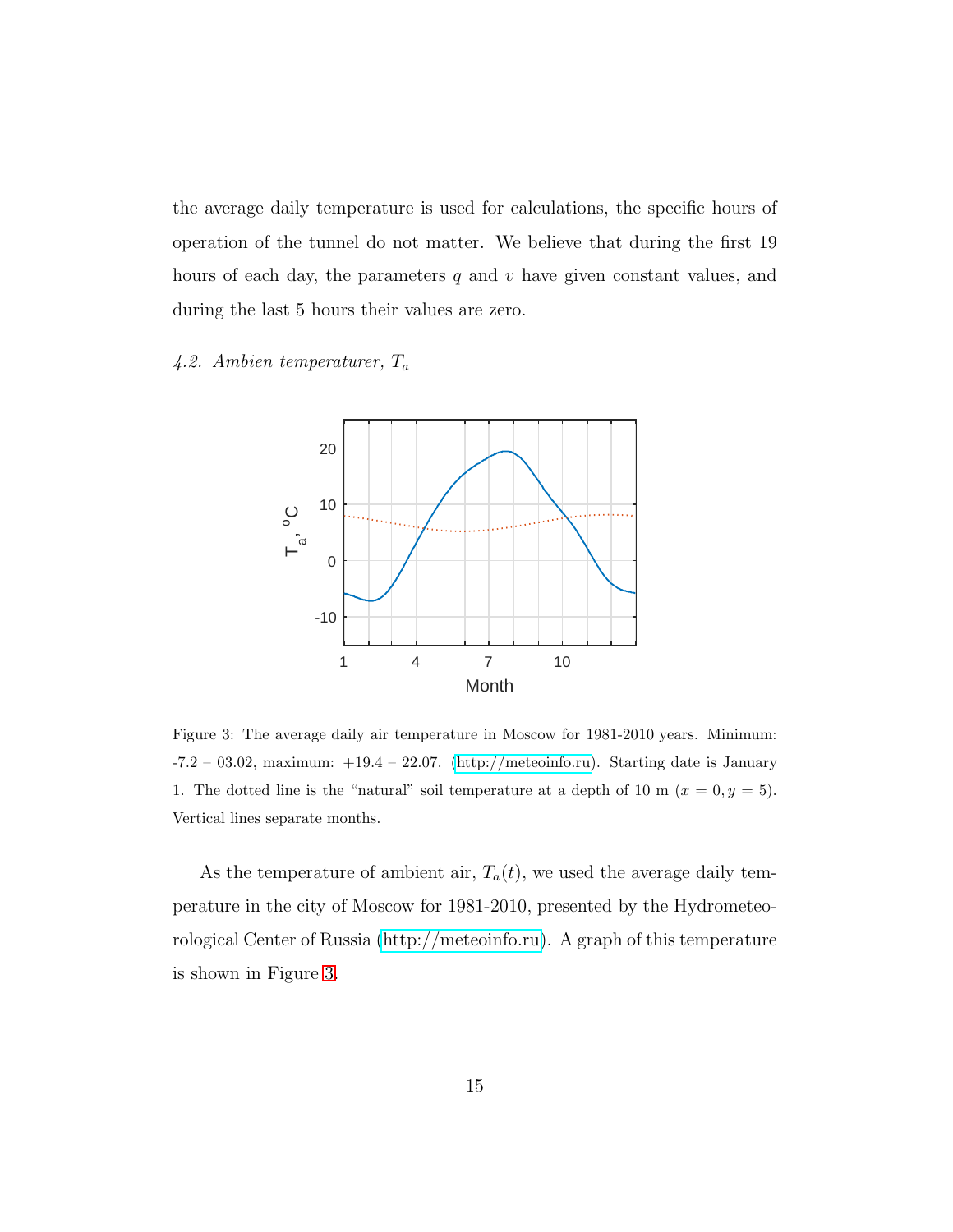#### *4.3. Initial conditions*

Although the problem solution quickly enough, for the first few years, "forgets" the initial temperature distribution  $(6)$ ,  $(9)$ , it is advisable to set the initial distribution as close as possible to the natural temperature distribution in the soil, taking into account seasonal variability, to avoid unnecessary artificial distortion of the solution at the beginning of the calculation.To establish the "natural" initial conditions, we solved the system [\(13\)](#page-11-1), [\(16\)](#page-12-0) with the homogeneous initial temperature,  $U(x, y, 0) = U_t(0) = 0$  and an "inactive" tunnel with  $q(t) = v(t) = 0$ , for a sufficiently long time, until the annual temperature change becomes near periodic. We take the final temperature distribution for a specific calendar date (January 1, in our examples) as a "natural" distribution for modeling thermal conditions of the active tunnel.



<span id="page-15-0"></span>Figure 4: Soil temperature along the y axis (see Fig. 1) on January 1st in 1st, 2nd, 3rd, ..., 10th years (from top to bottom) after starting counting with constant temperature  $10^{\circ}$ C. The tunnel temperature is shown with a dotted line.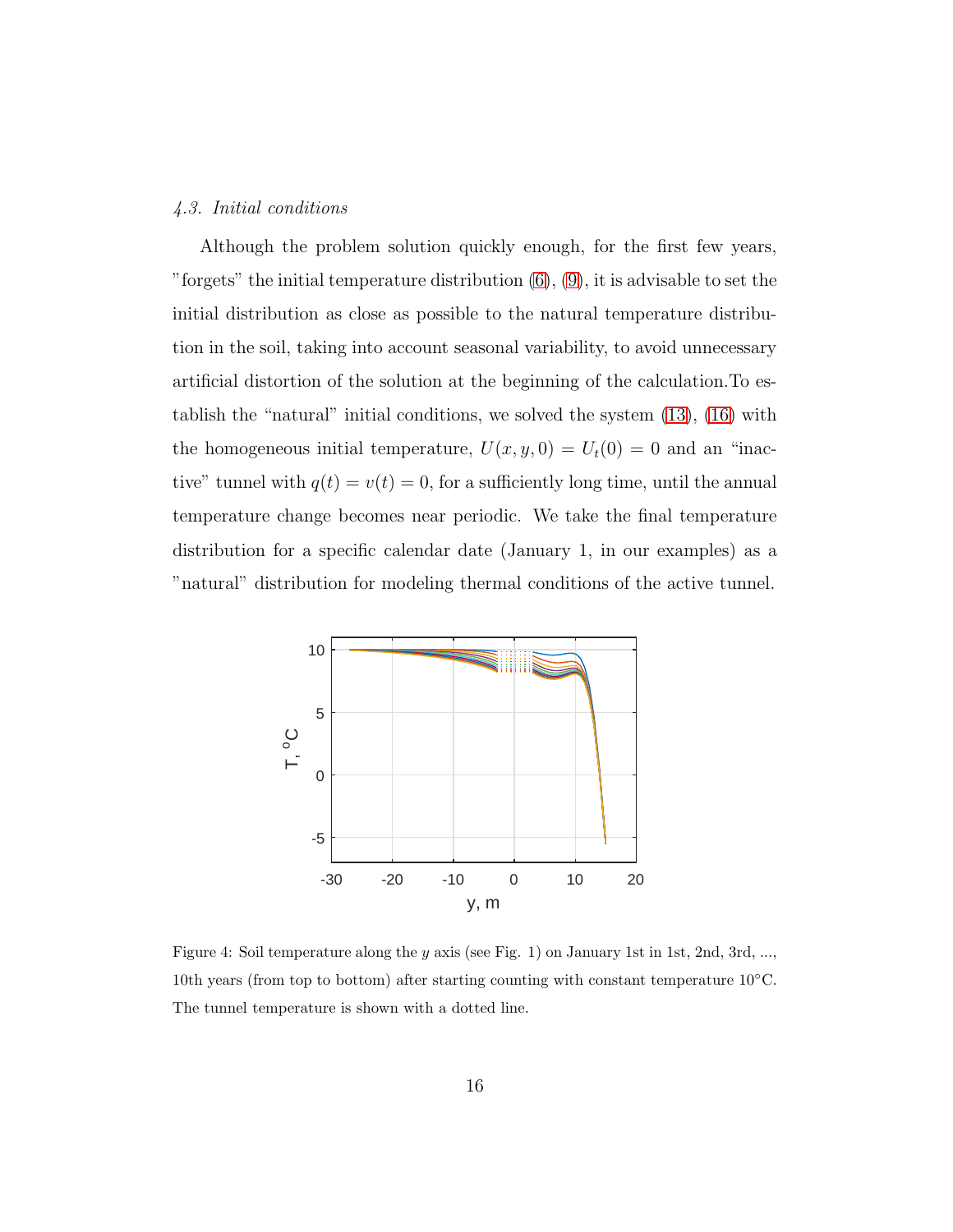Figure [4](#page-15-0) illustrates the calculation of the "natural" soil temperature. The figure shows the soil temperature along the y-axis (the vertical axis passing through the center of the tunnel) on January 1st, 1st, 2nd and subsequent years. At the beginning of the calculation (January 1 of the 0th year), the temperature was constant everywhere and equal to 10◦C. Over time, the temperature difference in successive years decreases. The temperature distribution converges to "natural". We stopped the calculation when the maximum temperature difference became less than 0.1◦C. This happened in the 10th year.

Seasonal temperature variations are also observed in the near-surface soil. However, their amplitude decreases rapidly with increasing depth, and the "phase shift" between temperature variations in the soil and in the ambient air increases. In Figure [3,](#page-14-0) the dotted line shows a graph of "natural" soil temperature sesonal variations at a depth of 10m.

It should be noted that in all calculations with constant or cyclical parameters, a more or less prolonged transition period is observed, during which the temperature comes into dynamic equilibrium with the soil and the ambient air. We will assume that the transition period ends when the maximum temperature difference in successive years becomes less than 0.1◦C. All further results were obtained for the equilibrium state, i.e. after the end of the transition period.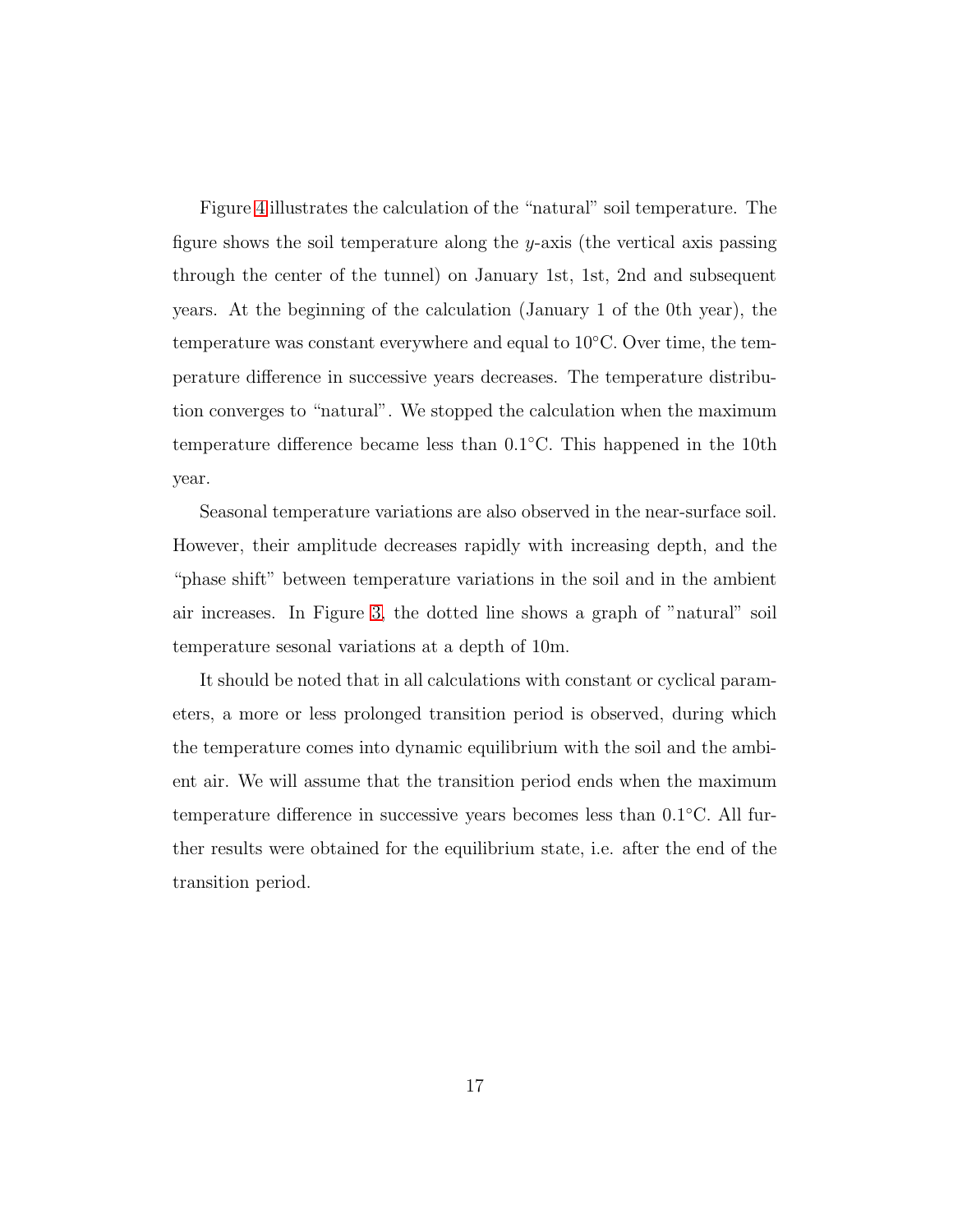#### 5. Results and discussion

#### *5.1. Tunnel temperature*

Heat generation and ventilation generally affect the air temperature in the tunnel. Heat generation tends to raise the air temperature and balance it with the ground temperature. Ventilation lowers the average temperature of the air in the tunnel and gives it the shape of a seasonal change in the temperature of the ambient air  $T_a(t)$ . Both of these trends are clearly visible in the results of the calculations presented in Figure [5.](#page-18-0)

Figure [5](#page-18-0) shows graphs of the average daily air temperature in the tunnel in the "equilibrium" mode, obtained from the solution of the model for various values of the parameters  $q$  and  $v$ . The calculations were carried out for three values of the power of heat sources  $q = 20, 40,$  and 60  $\rm W/m^3$ , and four values of the ventilation rate  $v = 0.0, 0.1, 0.2$  and  $0.3 h^{-1}$ . Each panel in Fig. [5](#page-18-0) shows the results for one value of q.

At each value of parameter  $q$ , the maximum average air temperature in the tunnel is set in the absence of ventilation ( $v = 0$  – the uppermost curve on each panel). With an increase in the ventilation rate  $v$ , the average temperature in the tunnel decreases and the temperature modulation in the tunnel by the temperature  $T_a$  is more and more manifested. However, this modulation weakens with increasing  $q$ .

The duration of the transition period also depends on the parameters q and v in different ways. It grows with increasing q and decreases with increasing  $v$ . In particular, in the presented results, the largest transition period at 23 years is observed at  $q = 60$  W/m<sup>3</sup>,  $v = 0$ , and the smallest at 6 years at  $q = 20$  W/m<sup>3</sup>,  $v = 0.3$  h<sup>-1</sup>. Notice that such values of the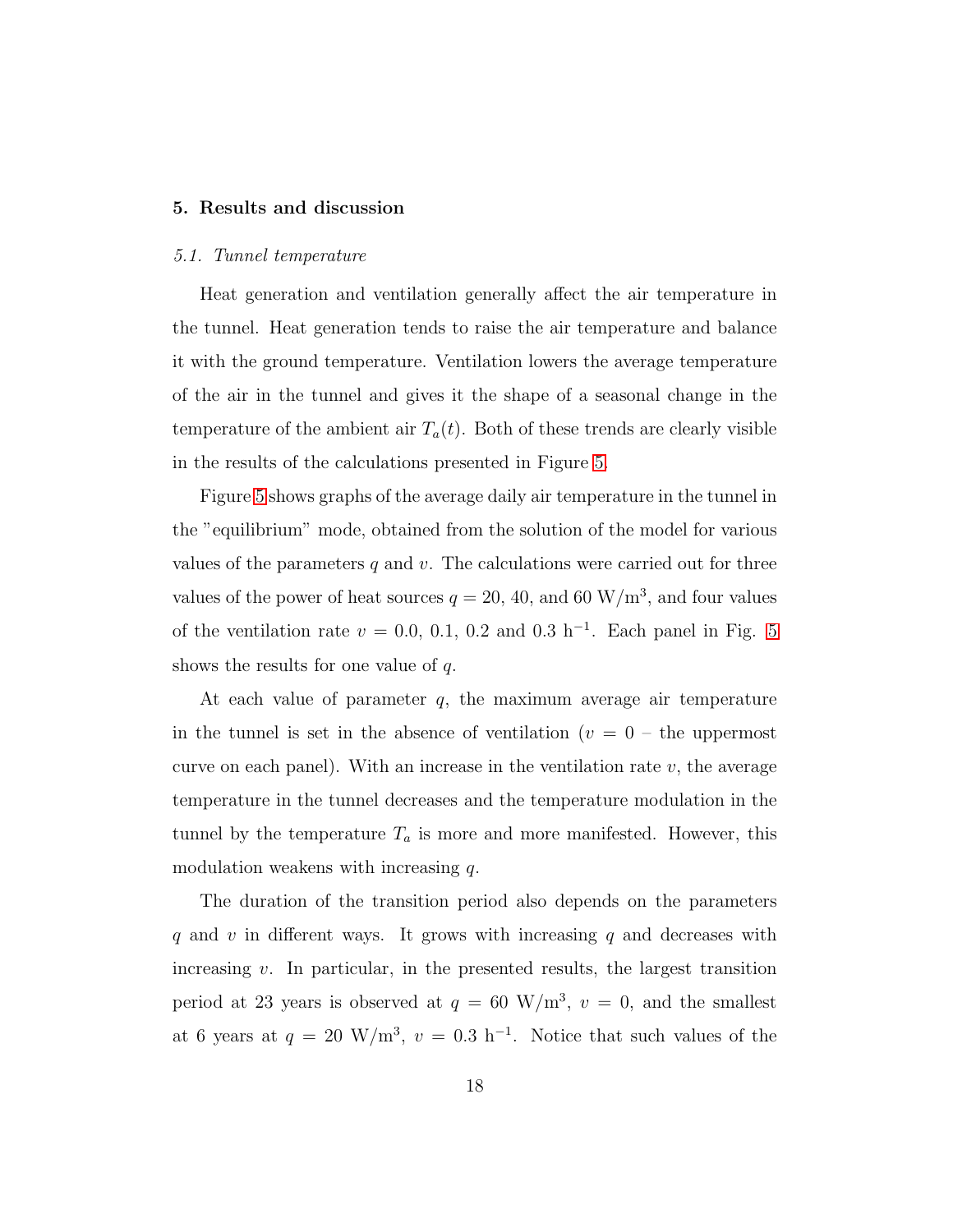

<span id="page-18-0"></span>Figure 5: The average daily tunnel temperature  $(T_t)_d$  at different values q and v. In each panel  $v = 0, 0.1, 0.2, 0.3 h^{-1}$  – curves from top to bottom.

transition period agree with duration of "Dynamic Expansion Stage od Soil Heat Reservoir", reported in [\[15\]](#page-27-1).

### *5.2. Soil temperature*

Despite the fact that in our examples we consider the soil to be homogeneous, the established dynamically equilibrium temperature distribution in the soil is not obtained isotropic. The reason for this is the boundary conditions of the model, of which the presence of the second tunnel and heat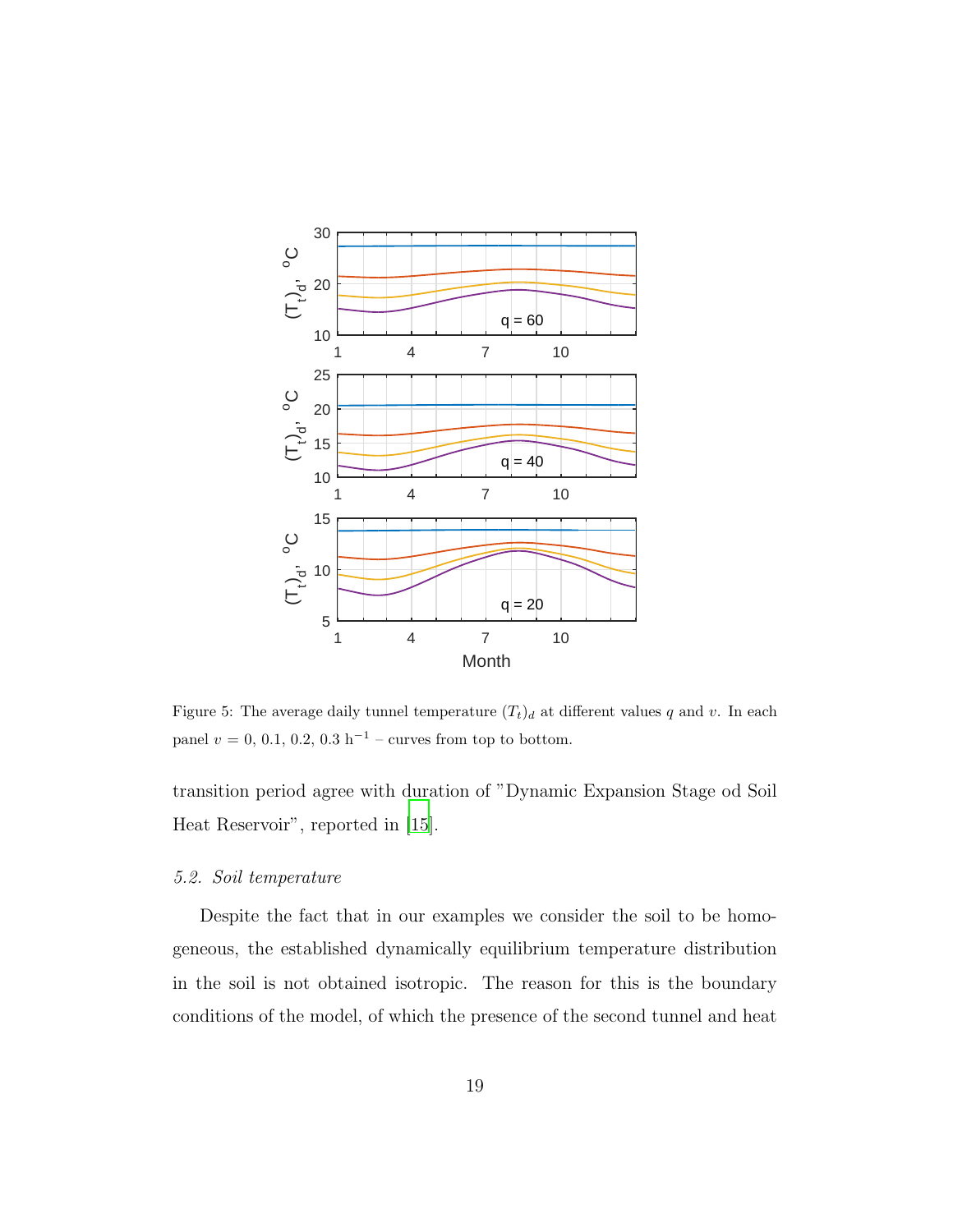exchange through the earth's surface have the main influence on the distortion of the temperature distribution. We will show some details of the temperature distribution in the soil using a calculation example for  $q = 60$  $W/m<sup>3</sup>$ ,  $v = 0.2 h<sup>-1</sup>$ . In this case, the difference in average daily temeratures in the tunnel during the year is about three degrees (figure [5\)](#page-18-0), while in [\[15\]](#page-27-1), this difference is about 17 degrees. As it follows from figure [5,](#page-18-0) the larger difference of average daily temperatures may be the result of larger ventilation rate and smaller power of heat generation in the tunnel.



Figure 6: The temperature difference between the soil adjacent to the tunnel wall and the air temperature in the tunnel depending on the direction (angle  $\phi$ ) for four dates in different seasons.

From the side of the tunnel, the anisotropy of the temperature distribution in the soil is expressed as a function of the angle  $\phi$  (see Eq. [\(8\)](#page-8-2)). (The angle  $\phi$  is counted counterclockwise from the positive direction of the axis x.) Figure 6 shows graphs of the temperature difference between the adjacent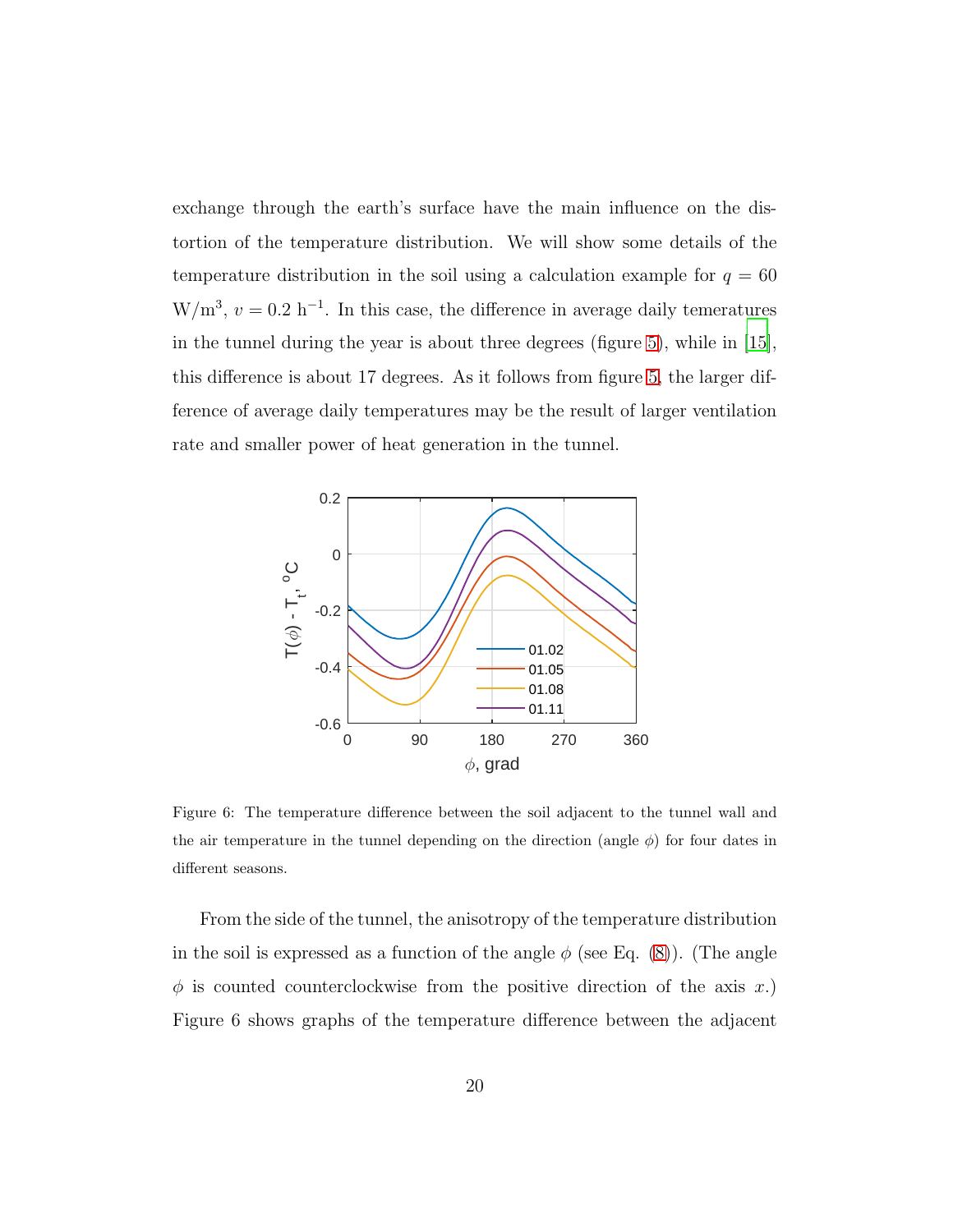soil and the air temperature in the tunnel depending on the angle  $\phi$  for four dates in different climatic seasons. It can be seen that in all seasons the maximum temperature difference is observed on the side facing the parallel tunnel, and the minimum - in the opposite direction. In the autumn and winter months, the temperature of the ground from the side of the adjacent tunnel becomes higher than the temperature of the tunnel and the heat goes from the soil to the tunnel, while on the rest of the wall of the tunnel, heat goes in the opposite direction - from the tunnel to the soil. Note that this situation is possible only with a certain ratio between the parameters  $q$  and v. If, for example, in this case, the ventilation rate is gradually reduced, the temperature difference will always become negative, with the heat flux from the tunnel to the soil.



<span id="page-20-0"></span>Figure 7: The surrounding soil temperature along y axis in different seasons.

Figures [7](#page-20-0) and [8](#page-21-0) give an idea of the temperature distribution in the soil surrounding the tunnel. Temperature plots along the vertical  $(y)$  axis are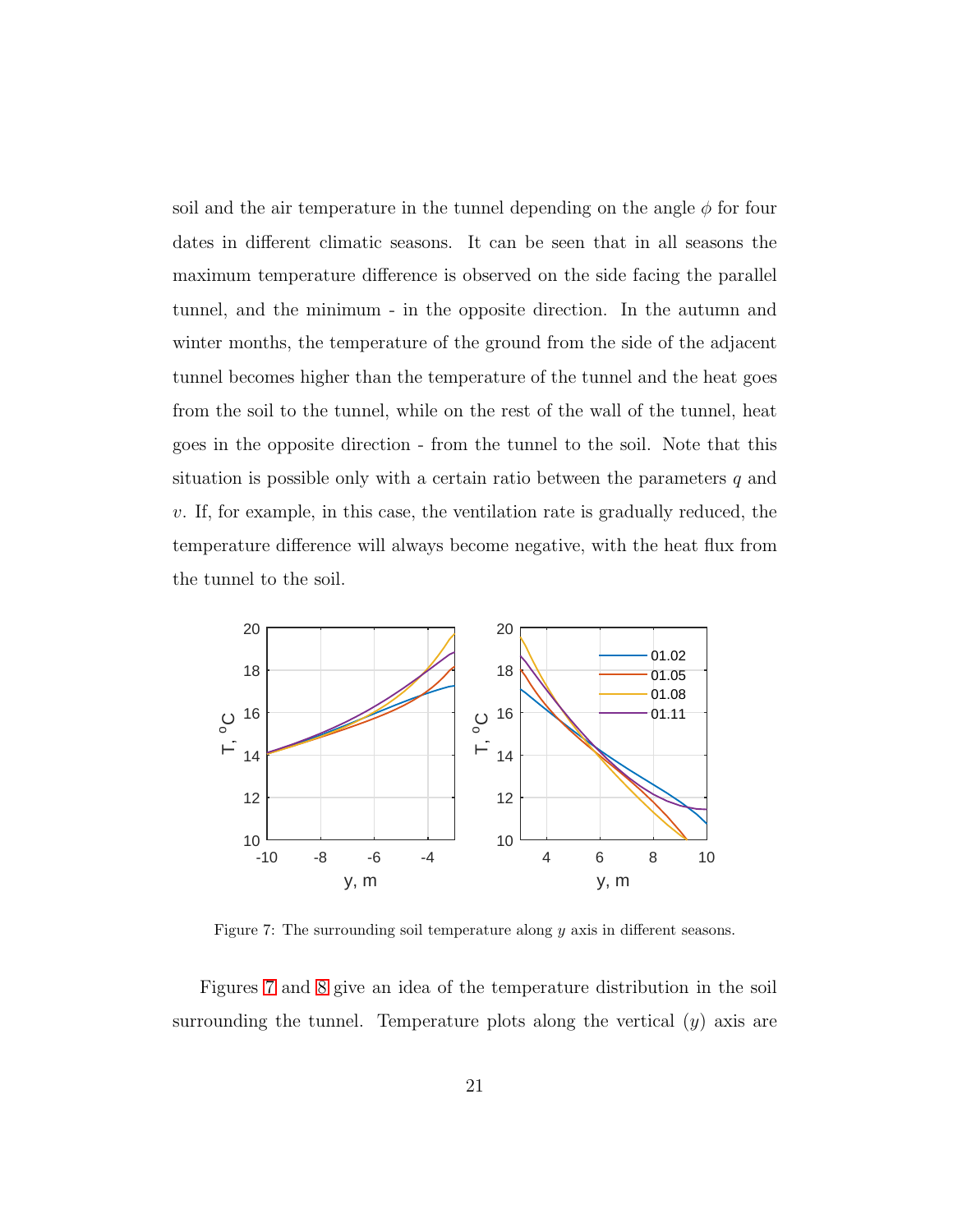shown in Figure 7. Since a shallow tunnel is considered, the upward direction shows a significant influence of seasonal temperature changes at the earth's surface. Nevertheless, at about  $y = 6$  (which corresponds to 3 meters above the tunnel and 9 meters below the earth's surface) the seasonal difference of the temperature is the smallest and does not exceed 0.2 degrees.

In the downward direction, the temperature gradually decreases to the natural soil temperature regardless of the season, and at about  $y = -10$ (7 meters under the tunnel at a depth of about 25 meters) the seasonal temperature difference becomes negligible.



<span id="page-21-0"></span>Figure 8: The surrounding soil temperature along  $x$  axis in different seasons.

In the horizontal direction (along the x-axis, Figure [8\)](#page-21-0), the temperature distribution in the soil is also asymmetric. The presence of a parallel tunnel plays a significant role here. Towards the parallel tunnel, the temperature drops much more slowly with increasing distance, and halfway between the tunnels, the ground temperature is practically constant throughout the year.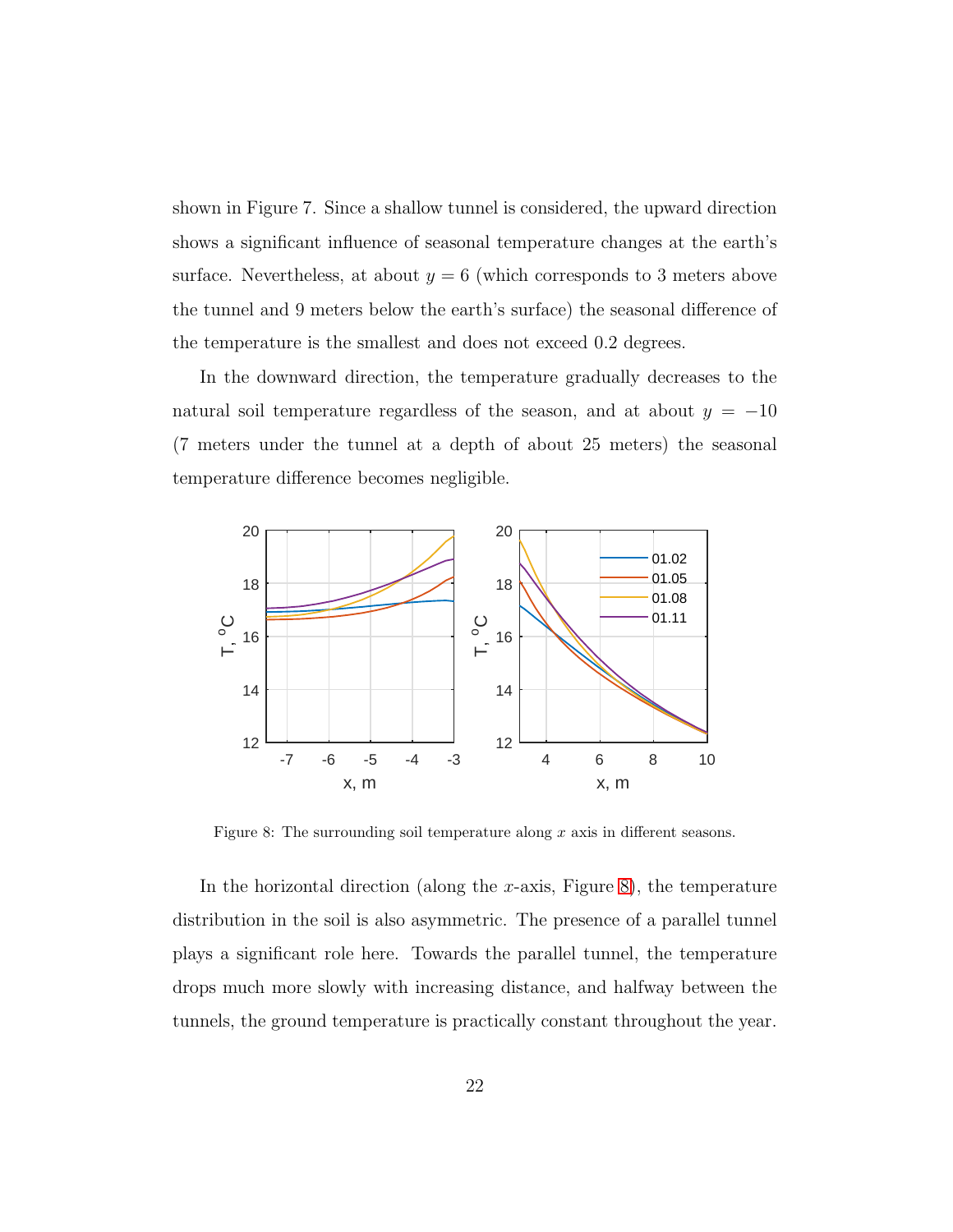Thus, a sufficiently stable high temperature "core" of the heat reservoir is formed in the area between the tunnels. The seasonal difference in the soil temperature becomes negligible at about  $y = 10$ , which corresponds to 7 meters from the tunnel wall in the horizontal direction opposite the central plane between the tunnels.



Figure 9: Soil temperature along the vertical centerline between tunnels.

According to the definition of the heat reservoir in [\[15\]](#page-27-1) as the maximal depth of the soil temperature changing, we can estimate that the heat reservoir for the selected values of the problem parameters is located at a depth of 9 to 25 meters below the earth's surface, and the width of the heat reservoir is about 20 meters. The heat reservoir surrounds the tunnels in such a way that its boundary is about 3 meters above and 7 meters below the walls of the tunnels, and is at a distance of about 7 meters from the walls of the tunnels in the horizontal direction. Note that the obtained dimensions of the heat reservoir are approximately 3 times less than the dimensions of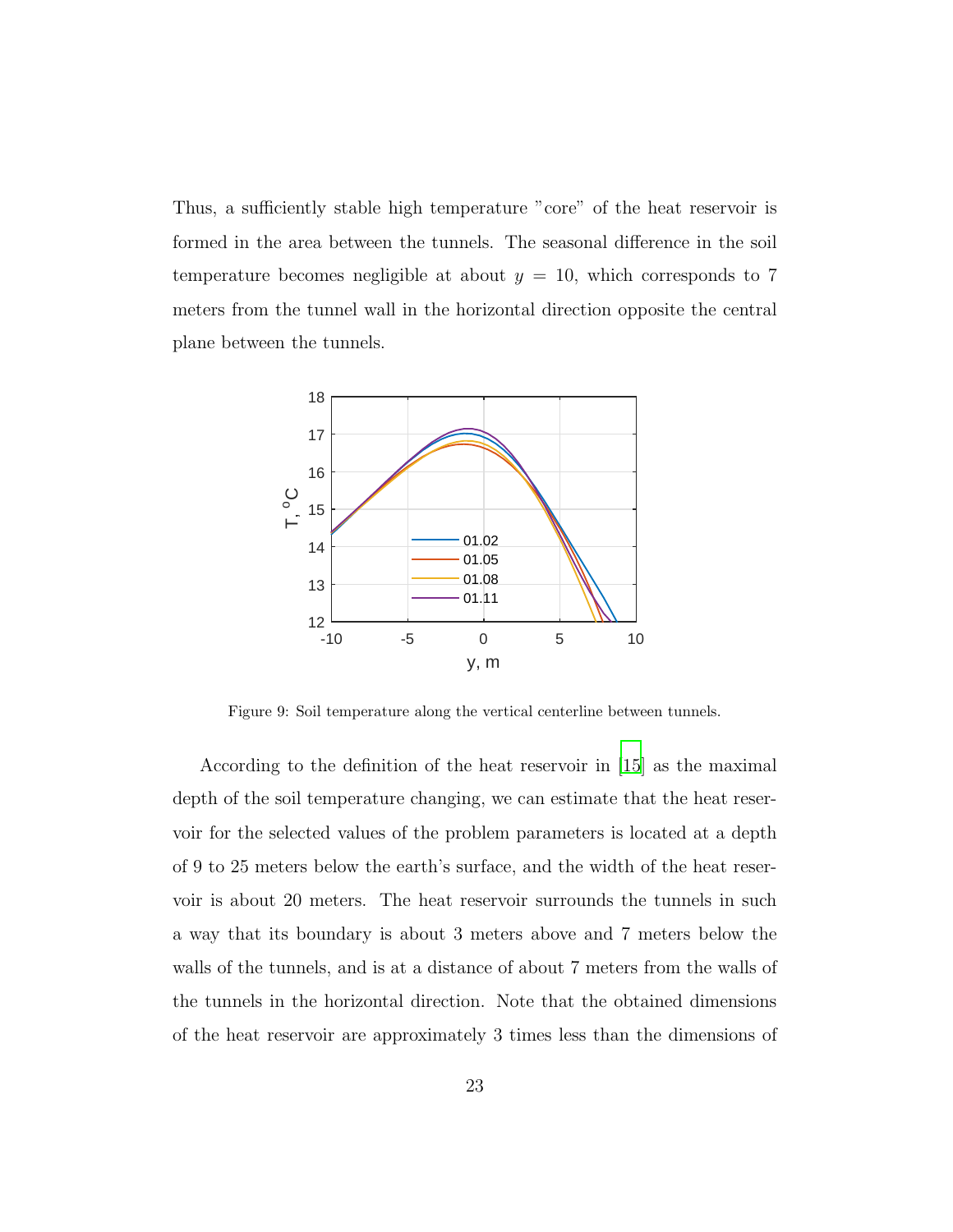the heat reservoir in [\[15](#page-27-1)]. Obviously, this is the result of a smaller annual temperature difference in the tunnel and anizopropy of the temperature field of the surrounding soil due to the influence of the earth's suface temperature and the presence of the second tunnel in our problem statement.

The vertical size of this reservoir along the cenral line between the tunnels can be estimated using Figure 9, which shows graphs of soil temperature along a vertical line through the midpoint of the tunnel spacing  $(x = -D_t/2)$ . This means that the upper boundary of the heat reservoir crosses the centerline at about  $y = 4$  (which corresponds to 11 meters below the earth's surface) and is located lower than the bondary above the tunnels.

# 6. Conclusion

In conclusion, we proposed and analyzed a mathematical model for predicting the average daily temperature in the metro tunnel and the surrounding soil over a long period, which can reach several decades. In our model, we focused on three main factors that, in our opinion, play an important role in the formation of the thermal regime in the metro tunnel:

- heat generation,
- heat exchange with adjacent soil, and
- mechanical ventilation.

The finite element method used to solve our mathematical model allows us to take into account the geological features of the soil by creating an adaptive spatial grid and using variable soil parameters. Time-dependent heat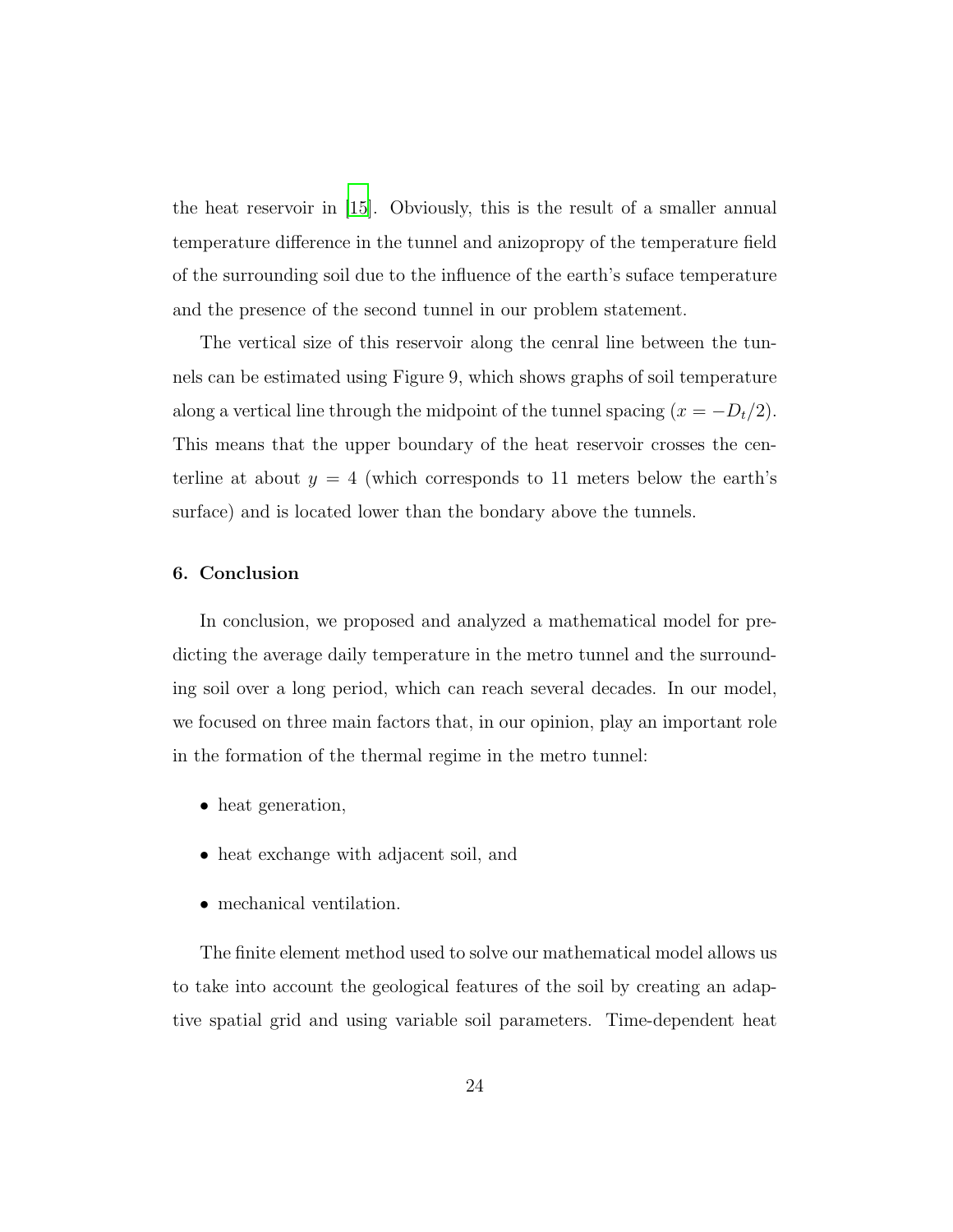production and ventilation rates allow the model to take into account daily and seasonal cycles, as well as trends in metro operation and development.

The main simplifying assumption of the model, which allows the temperature to be calculated over long time intervals, is the assumption of ideal air mixing in the tunnel. This assumption allows us to avoid difficult calculations of air flows in the tunnel and to treat ventilation as a simple replacement of air in the tunnel with atmospheric air. In addition, we do not take into account the effect of moisture on the thermal properties of air and soil, however, taking into account moisture is not a fundamental difficulty and, as we believe, will not qualitatively change the results of calculations.

Numerical calculations presented in the work demonstrate the influence of various factors on the average temperature in the tunnel and in the surrounding soil. It is shown that the steady-state average annual temperature of the tunnel is directly proportional to the power of heat sources and inversely proportional to the ventilation rate. We also demonstrate the applicability of proposed model to estimate the position and dimensions of the heat reservoir [\[15\]](#page-27-1) formed due to the operation of the underground transportation tunnel.

The results of calculations using the proposed model, taking into account specific circumstances, can be useful both in the design of new metro lines and in the development of existing lines or correction of their operating mode.

## 7. Disclosure of Potential Conflicts of Interest

The Authors declare that there is no conflict of interest.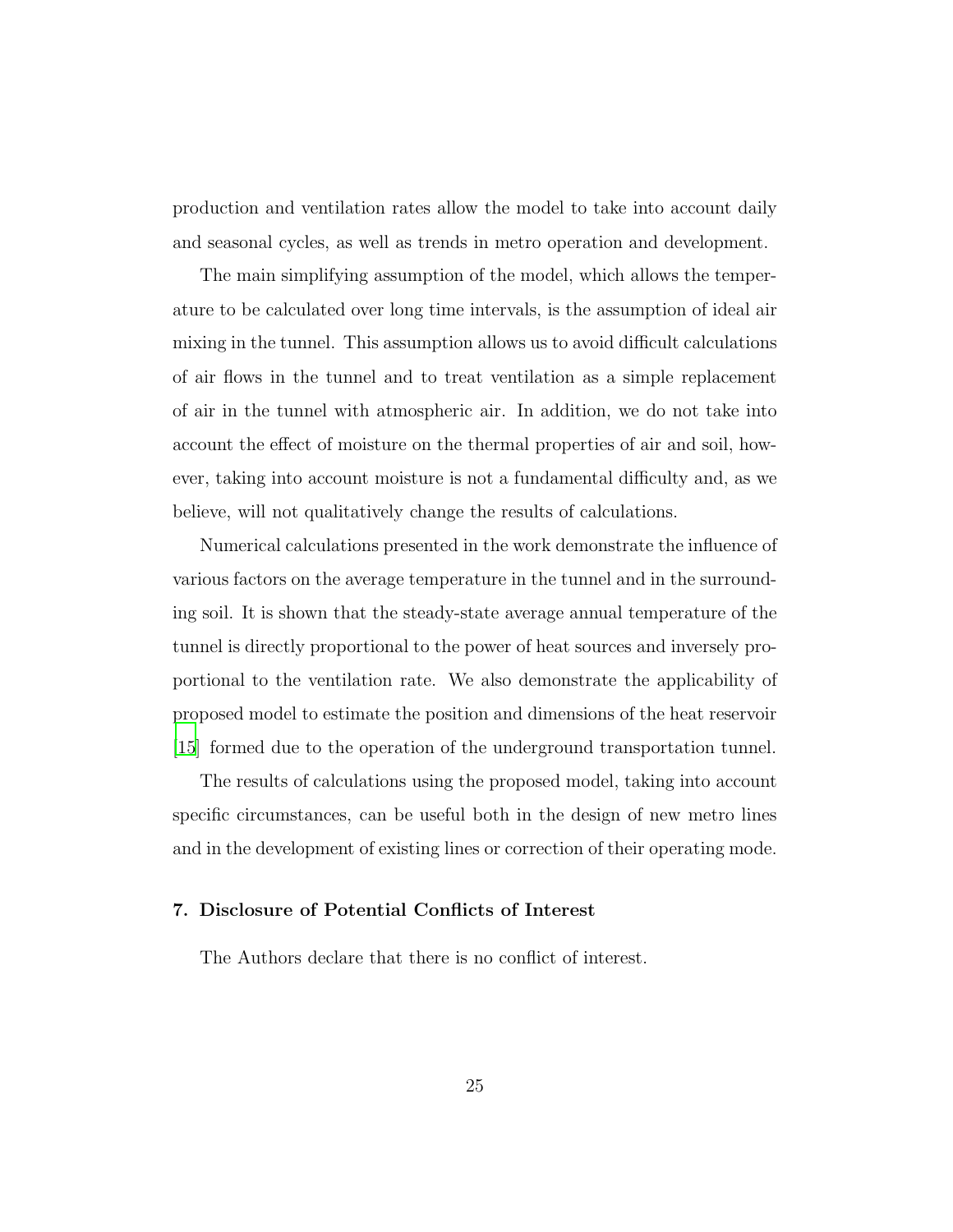#### References

- <span id="page-25-0"></span>[1] P. Fouracre, C. Dunkerley, Mass rapid transit systems for cities in the developing world. Transport Reviews, 2003, Vol. 23, no. 3, 299–310. DOI: 10.1080/0144164032000083095
- <span id="page-25-1"></span>[2] United States Department of Transportation, Subway environmental design handbook, vol. I, Principles and Applications. Second Edition. 1976. https://ntrl.ntis.gov/NTRL/dashboard/searchResults/titleDetail/PB254788.xhtml
- <span id="page-25-2"></span>[3] United States Department of Transportation, Subway Environmental Design Handbook Vol. II. Subway Environment Simulation Computer Program, Version 4, Part 1. User's Manual. 1997. https://rosap.ntl.bts.gov/view/dot/11888
- <span id="page-25-3"></span>[4] IDA Tunnel. Cooling the tube software comparison. EQUA simulation AB. Technical report. 2006
- <span id="page-25-4"></span>[5] M. Krarti and J. F. Kreider. Analytical model for heat transfer in an underground air tunnel. Energy Convers. Manag. 37 (1996) 1561–1574. doi: 10.1016/0196-8904(95)00208-1
- <span id="page-25-5"></span>[6] P. K. Jain, S. Singh, Rizwan-uddin, Analytical solution to transient asymmetric heat conduction in a multilayer annulus. J. Heat Transf. 131 (2008) 011304-011304-7. doi: 10.1115/1.2977553
- <span id="page-25-6"></span>[7] Z. Xuefu, Y. Wenbing, W. Cheng, L. Zhiqiang, Three-dimensional nonlinear analysis of coupled problem of heat transfer in the surrounding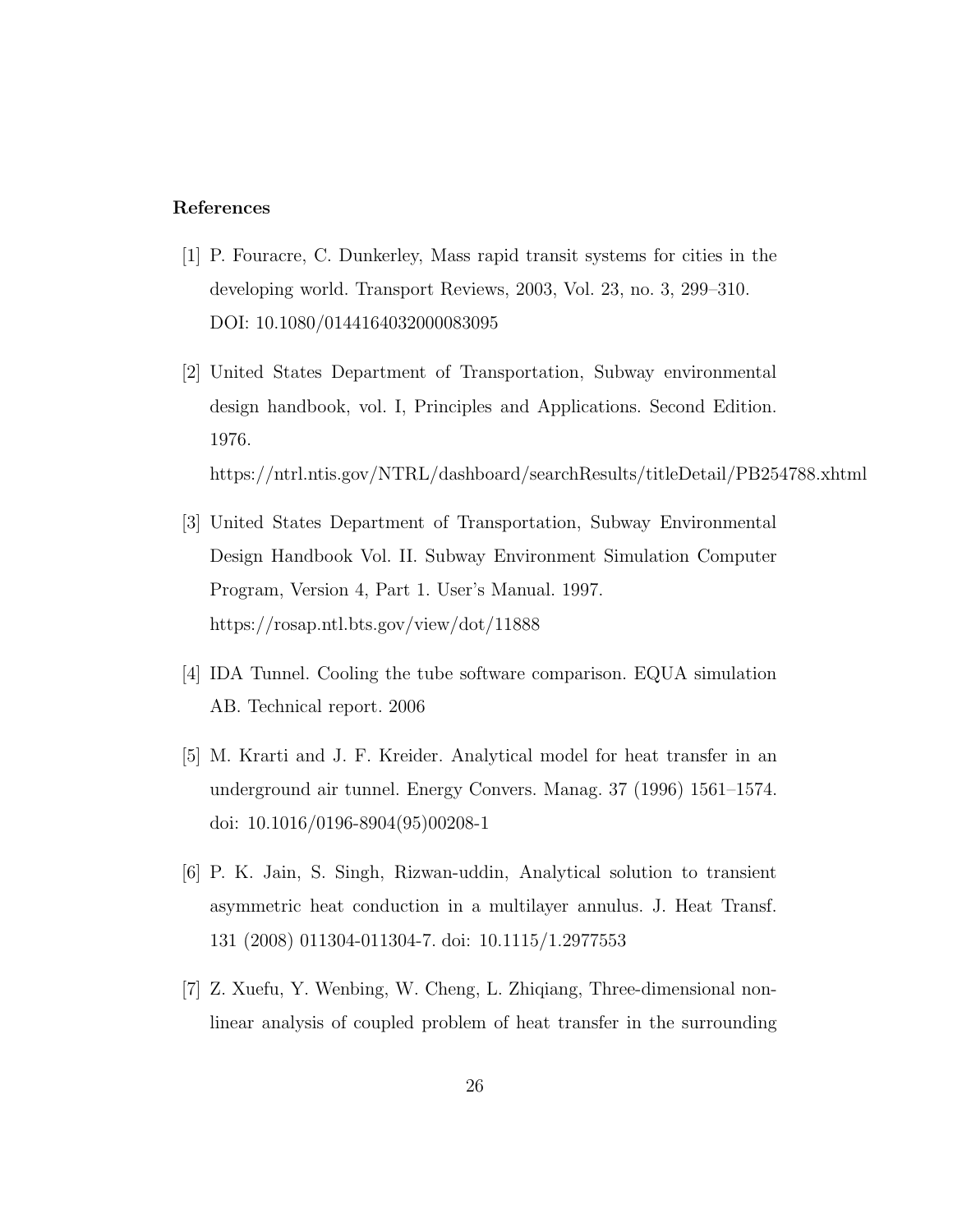rock and heat convection between the air and the surrounding rock in the Fenghuo mountain tunnel, Cold Reg. Sci. Technol. 44 (2006) 38–51. doi: 10.1016/j.coldregions.2005.07.002

- <span id="page-26-0"></span>[8] X. Liu, Y. Xiao, K. Inthavong, J. Tu. A fast and simple numerical model for a deeply buried underground tunnel in heating and cooling applications. Appl. Therm. Eng. 62 (2) (2014) 545–552. doi: 10.1016/j.applthermaleng.2013.10.017
- <span id="page-26-1"></span>[9] X. Zhoua, Y. Zeng, L. Fan, Temperature field analysis of a cold-region railway tunnel considering mechanical and train-induced ventilation effects. Appl. Therm. Eng. 100 (2016) 114–124. doi: 10.1016/j.applthermaleng.2016.01.070
- <span id="page-26-2"></span>[10] Y. Zhang, X. Li, Heat transfer formalism using GFM and FEM in underground tunnels, Building and Environment 143 (2018) 717–726., doi: 10.1016/j.buildenv.2018.08.002.
- <span id="page-26-3"></span>[11] Y. Wang, X. Li, STESS: subway thermal environment simulation software, Sustain. City. Soc. 38 (2018) 98–108. doi: 10.1016/j.scs.2017.12.007
- <span id="page-26-4"></span>[12] Y. Zhang, X. Li, Response-surface-model based on influencing factor analysis of subway tunnel temperature. Building and Environment 160 (2019) 106140. doi: 10.1016/j.buildenv.2019.05.018
- <span id="page-26-5"></span>[13] T. Rigaut, A. Nassiopoulos, F. Bourquin, P. Giroux, A. Pény. Model predictive control for energy and climate management of a subway sta-